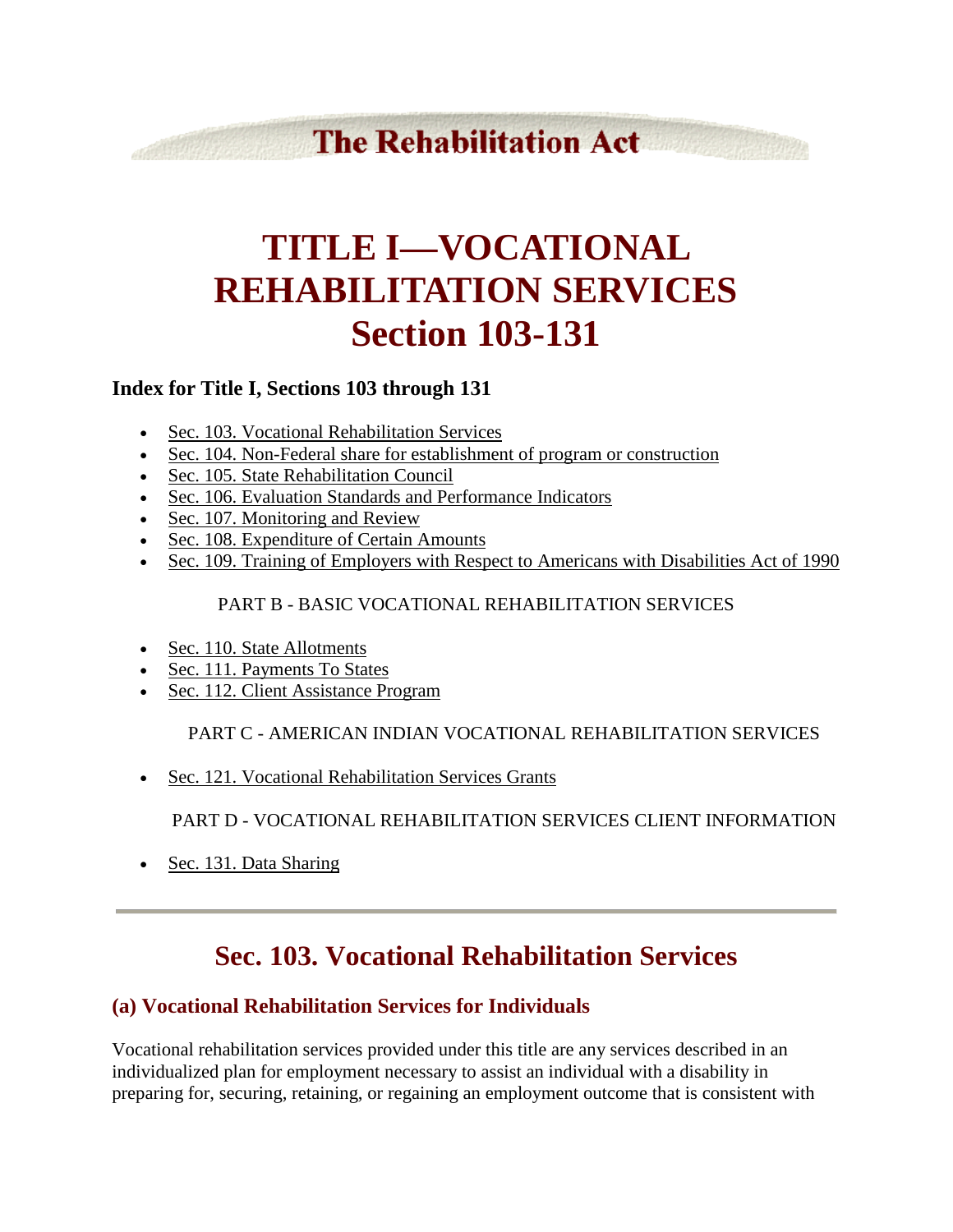the strengths, resources, priorities, concerns, abilities, capabilities, interests, and informed choice of the individual, including—

**(1)** an assessment for determining eligibility and vocational rehabilitation needs by qualified personnel, including, if appropriate, an assessment by personnel skilled in rehabilitation technology;

**(2)** counseling and guidance, including information and support services to assist an individual in exercising informed choice consistent with the provisions of section 102(d);

**(3)** referral and other services to secure needed services from other agencies through agreements developed under section 101(a) (11), if such services are not available under this title;

**(4)** job-related services, including job search and placement assistance, job retention services, followup services, and follow-along services;

**(5)** vocational and other training services, including the provision of personal and vocational adjustment services, books, tools, and other training materials, except that no training services provided at an institution of higher education shall be paid for with funds under this title unless maximum efforts have been made by the designated State unit and the individual to secure grant assistance, in whole or in part, from other sources to pay for such training;

**(6)** to the extent that financial support is not readily available from a source (such as through health insurance of the individual or through comparable services and benefits consistent with section 101(a) (8) (A)), other than the designated State unit, diagnosis and treatment of physical and mental impairments, including—

**(A)** corrective surgery or therapeutic treatment necessary to correct or substantially modify a physical or mental condition that constitutes a substantial impediment to employment, but is of such a nature that such correction or modification may reasonably be expected to eliminate or reduce such impediment to employment within a reasonable length of time;

**(B)** necessary hospitalization in connection with surgery or treatment;

**(C)** prosthetic and orthotic devices;

**(D)** eyeglasses and visual services as prescribed by qualified personnel who meet State licensure laws and who are selected by the individual;

**(E)** special services (including transplantation and dialysis), artificial kidneys, and supplies necessary for the treatment of individuals with end-stage renal disease; and

**(F)** diagnosis and treatment for mental and emotional disorders by qualified personnel who meet State licensure laws;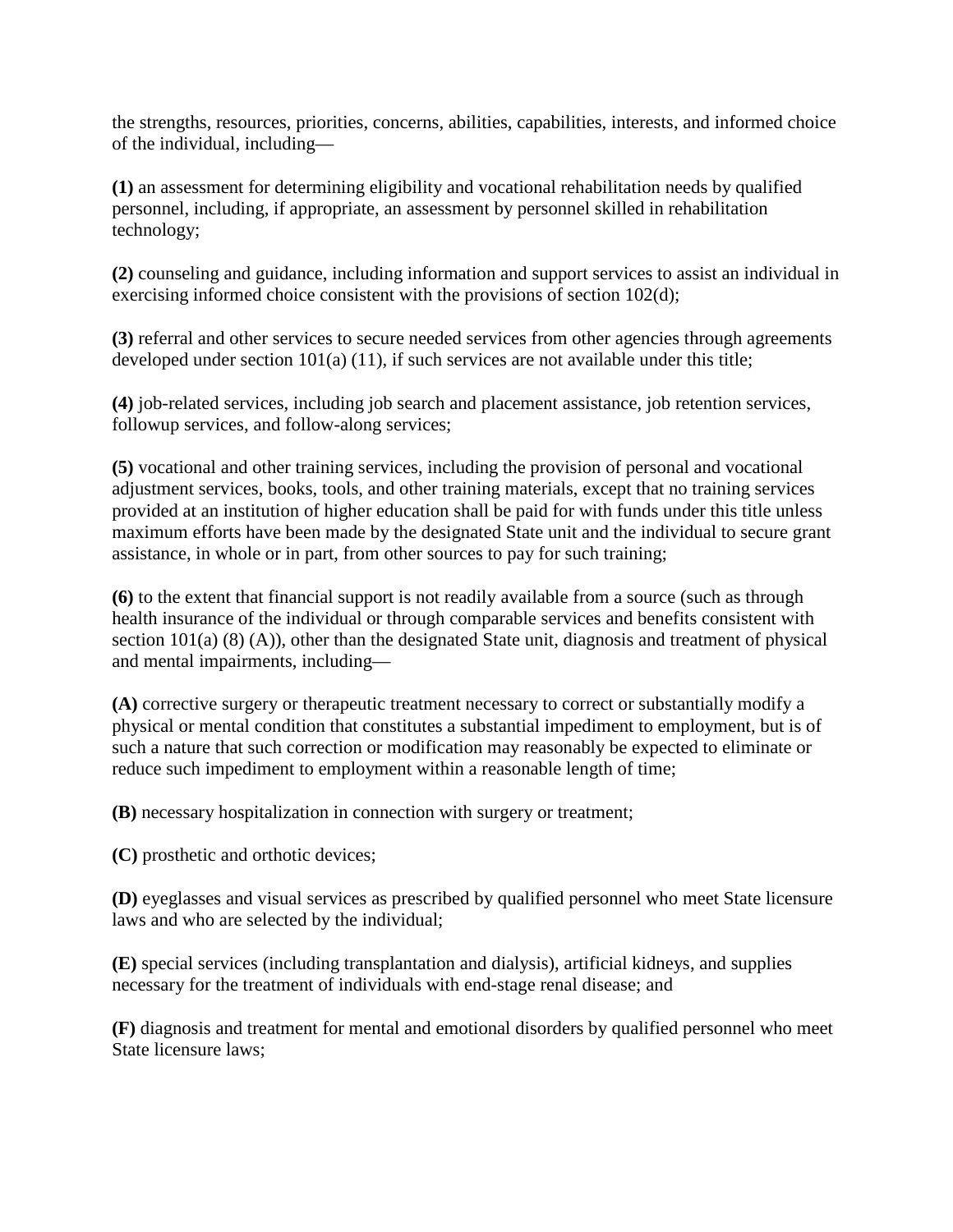**(7)** maintenance for additional costs incurred while participating in an assessment for determining eligibility and vocational rehabilitation needs or while receiving services under an individualized plan for employment;

**(8)** transportation, including adequate training in the use of public transportation vehicles and systems, that is provided in connection with the provision of any other service described in this section and needed by the individual to achieve an employment outcome;

**(9)** on-the-job or other related personal assistance services provided while an individual is receiving other services described in this section;

**(10)** interpreter services provided by qualified personnel for individuals who are deaf or hard of hearing, and reader services for individuals who are determined to be blind, after an examination by qualified personnel who meet State licensure laws;

**(11)** rehabilitation teaching services, and orientation and mobility services, for individuals who are blind;

**(12)** occupational licenses, tools, equipment, and initial stocks and supplies;

**(13)** technical assistance and other consultation services to conduct market analyses, develop business plans, and otherwise provide resources, to the extent such resources are authorized to be provided through the statewide workforce investment system, to eligible individuals who are pursuing self-employment or telecommuting or establishing a small business operation as an employment outcome;

**(14)** rehabilitation technology, including telecommunications, sensory, and other technological aids and devices;

**(15)** transition services for students with disabilities, that facilitate the achievement of the employment outcome identified in the individualized plan for employment;

**(16)** supported employment services;

**(17)** services to the family of an individual with a disability necessary to assist the individual to achieve an employment outcome; and

**(18)** specific post-employment services necessary to assist an individual with a disability to, retain, regain, or advance in employment.

# **(b) Vocational Rehabilitation Services for Groups of Individuals**

Vocational rehabilitation services provided for the benefit of groups of individuals with disabilities may also include the following: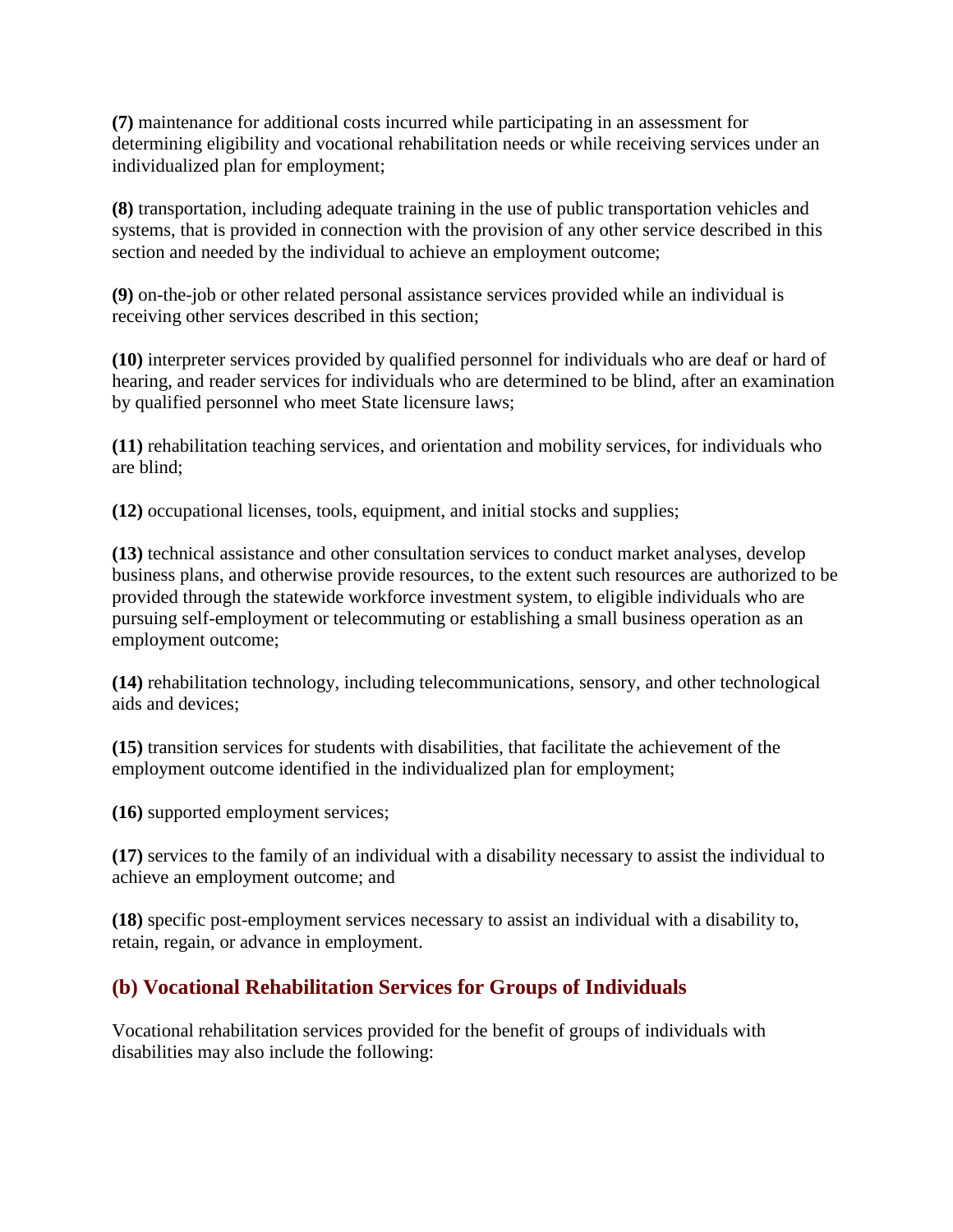**(1)** In the case of any type of small business operated by individuals with significant disabilities the operation of which can be improved by management services and supervision provided by the designated State agency, the provision of such services and supervision, along or together with the acquisition by the designated State agency of vending facilities or other equipment and initial stocks and supplies.

**(2)**

**(A)** The establishment, development, or improvement of community rehabilitation programs, including, under special circumstances, the construction of a facility. Such programs shall be used to provide services that promote integration and competitive employment.

**(B)** The provision of other services, that promise to contribute substantially to the rehabilitation of a group of individuals but that are not related directly to the individualized plan for employment of any 1 individual with a disability.

**(3)** The use of telecommunications systems (including telephone, television, satellite, radio, and other similar systems) that have the potential for substantially improving delivery methods of activities described in this section and developing appropriate programming to meet the particular needs of individuals with disabilities.

**(4)**

**(A)** Special services to provide nonvisual access to information for individuals who are blind, including the use of telecommunications, Braille, sound recordings, or other appropriate media.

**(B)** Captioned television, films, or video cassettes for individuals who are deaf or hard of hearing.

**(C)** Tactile materials for individuals who are deaf-blind.

**(D)** Other special services that provide information through tactile, vibratory, auditory, and visual media.

**(5)** Technical assistance and support services to businesses that are not subject to title I of the Americans with Disabilities Act of 1990 (42 U.S.C. 12111 et seq.) and that are seeking to employ individuals with disabilities.

**(6)** Consultative and technical assistance services to assist educational agencies in planning for the transition of students with disabilities from school to post-school activities, including employment.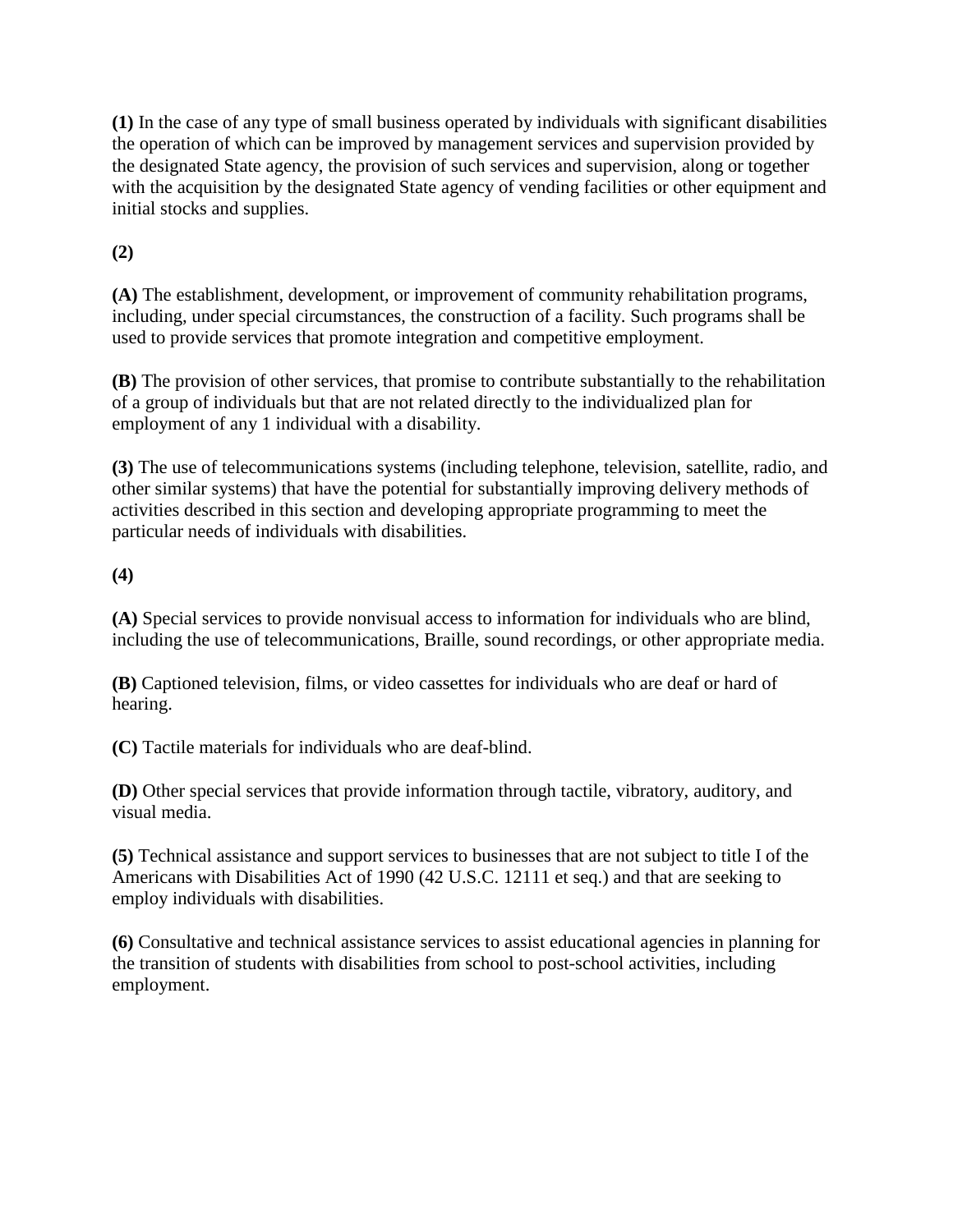# **Sec. 104. Non-Federal share for establishment of program or construction**

For the purpose of determining the amount of payments to States for carrying out part B (or to an Indian tribe under part C), the non-Federal share, subject to such limitations and conditions as may be prescribed in regulations by the Commissioner, shall include contributions of funds made by any private agency, organization, or individual to a State or local agency to assist in meeting the costs of establishment of a community rehabilitation program or construction, under special circumstances, of a facility for such a program, which would be regarded as State or local funds except for the condition, imposed by the contributor, limiting use of such funds to establishment of such a program or construction of such a facility.

# **Sec. 105. State Rehabilitation Council**

#### **(a) Establishment**

#### **(1) In general**

Except as provided in section 101(a) (21) (A) (i), to be eligible to receive financial assistance under this title a State shall establish a State Rehabilitation Council (referred to in this section as the `Council') in accordance with this section.

#### **(2) Separate agency for individuals who are blind**

A State that designates a State agency to administer the part of the State plan under which vocational rehabilitation services are provided for individuals who are blind under section 101(a) (2) (A) (i) may establish a separate Council in accordance with this section to perform the duties of such a Council with respect to such State agency.

#### **(b) Composition and Appointment**

#### **(1) Composition**

**(A)** In general

Except in the case of a separate Council established under subsection (a) (2), the Council shall be composed of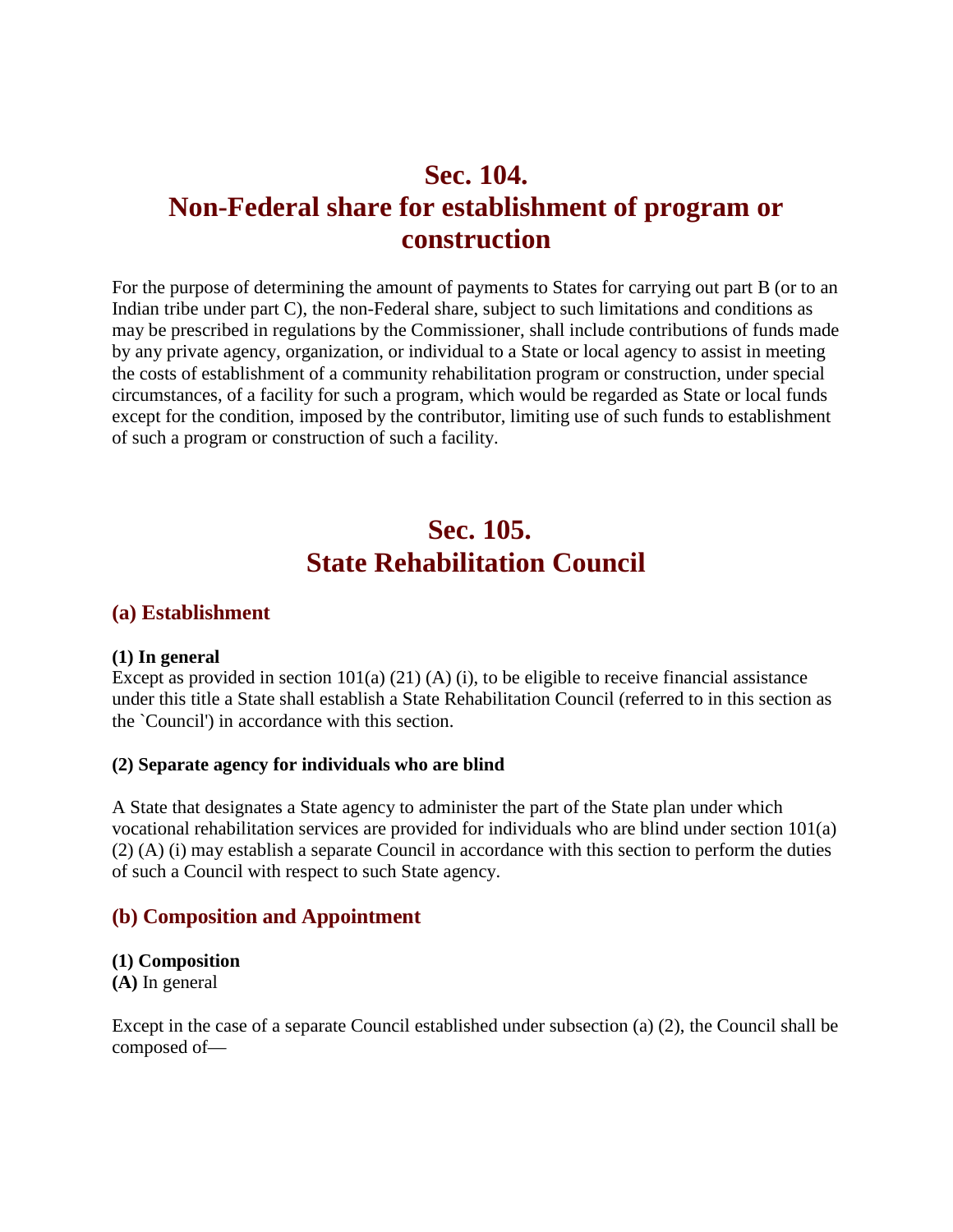**(i)** at least one representative of the Statewide Independent Living Council established under section 705, which representative may be the chairperson or other designee of the Council;

**(ii)** at least one representative of a parent training and information center established pursuant to section 682(a) of the Individuals with Disabilities Education Act (as added by section 101 of the Individuals with Disabilities Education Act Amendments of 1997; Public Law 105-17);

**(iii)** at least one representative of the client assistance program established under section 112;

**(iv)** at least one qualified vocational rehabilitation counselor, with knowledge of and experience with vocational rehabilitation programs, who shall serve as an ex officio, nonvoting member of the Council if the counselor is an employee of the designated State agency;

**(v)** at least one representative of community rehabilitation program service providers;

**(vi)** four representatives of business, industry, and labor;

**(vii)** representatives of disability advocacy groups representing a cross section of—

**(I)** individuals with physical, cognitive, sensory, and mental disabilities; and

**(II)** individuals' representatives of individuals with disabilities who have difficulty in representing themselves or are unable due to their disabilities to represent themselves;

**(viii)** current or former applicants for, or recipients of, vocational rehabilitation services;

**(ix)** in a State in which one or more projects are carried out under section 121, at least one representative of the directors of the projects;

**(x)** at least one representative of the State educational agency responsible for the public education of students with disabilities who are eligible to receive services under this title and part B of the Individuals with Disabilities Education Act; and

**(xi)** at least one representative of the State workforce investment board.

**(B)** Separate council

In the case of a separate Council established under subsection (a) (2), the Council shall be composed of—

**(i)** at least one representative described in subparagraph (A) (i);

**(ii)** at least one representative described in subparagraph (A) (ii);

**(iii)** at least one representative described in subparagraph (A) (iii);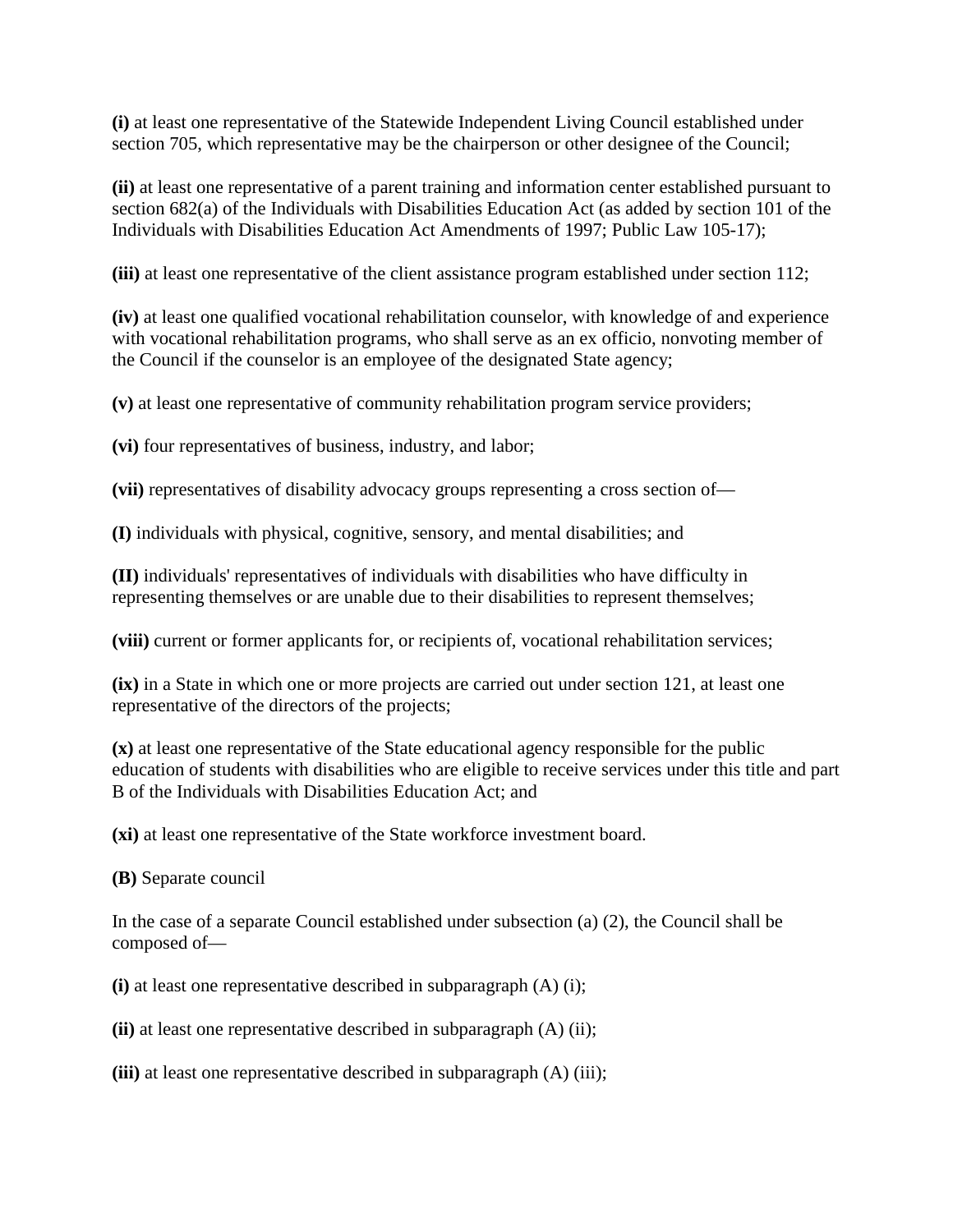**(iv)** at least one vocational rehabilitation counselor described in subparagraph (A) (iv), who shall serve as described in such subparagraph;

**(v)** at least one representative described in subparagraph (A) (v);

**(vi)** four representatives described in subparagraph (A) (vi);

**(vii)** at least one representative of a disability advocacy group representing individuals who are blind;

**(viii)** at least one individual's representative, of an individual who—

**(I)** is an individual who is blind and has multiple disabilities; and

**(II)** has difficulty in representing himself or herself or is unable due to disabilities to represent himself or herself;

**(ix)** applicants or recipients described in subparagraph (A) (viii);

**(x)** in a State described in subparagraph (A) (ix), at least one representative described in such subparagraph;

**(xi)** at least one representative described in subparagraph (A) (x); and

**(xii)** at least one representative described in subparagraph (A) (xi).

#### **(C)** Exception

In the case of a separate Council established under subsection (a) (2), any Council that is required by State law, as in effect on the date of enactment of the Rehabilitation Act Amendments of 1992, to have fewer than 15 members shall be deemed to be in compliance with subparagraph (B) if the Council—

**(i)** meets the requirements of subparagraph (B), other than the requirements of clauses (vi) and (ix) of such subparagraph; and

**(ii)** includes at least—

**(I)** one representative described in subparagraph (B) (vi); and

**(II)** one applicant or recipient described in subparagraph (B) (ix).

#### **(2) Ex officio member**

The Director of the designated State unit shall be an ex officio, nonvoting member of the Council.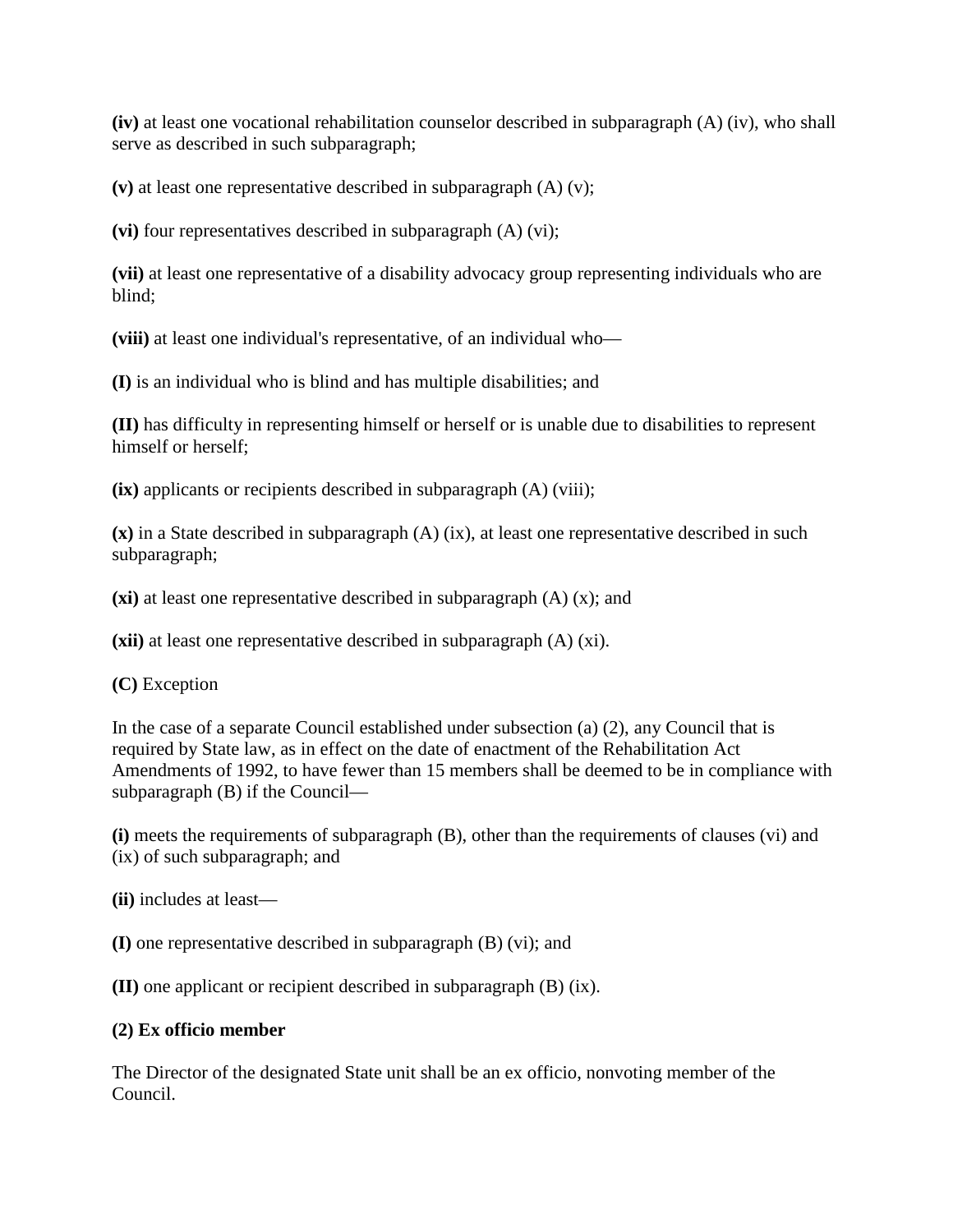#### **(3) Appointment**

Members of the Council shall be appointed by the Governor. The Governor shall select members after soliciting recommendations from representatives of organizations representing a broad range of individuals with disabilities and organizations interested in individuals with disabilities. In selecting members, the Governor shall consider, to the greatest extent practicable, the extent to which minority populations are represented on the Council.

#### **(4) Qualifications**

**(A)** In general

A majority of Council members shall be persons who are—

- **(i)** individuals with disabilities described in section 7(20) (A); and
- **(ii)** not employed by the designated State unit.

#### **(B)** Separate council

In the case of a separate Council established under subsection (a) (2), a majority of Council members shall be persons who are—

**(i)** blind; and

**(ii)** not employed by the designated State unit.

#### **(5) Chairperson**

**(A)** In general

Except as provided in subparagraph (B), the Council shall select a chairperson from among the membership of the Council.

**(B)** Designation by governor

In States in which the chief executive officer does not have veto power pursuant to State law, the Governor shall designate a member of the Council to serve as the chairperson of the Council or shall require the Council to so designate such a member.

#### **(6) Terms of appointment**

#### **(A)** Length of term

Each member of the Council shall serve for a term of not more than 3 years, except that—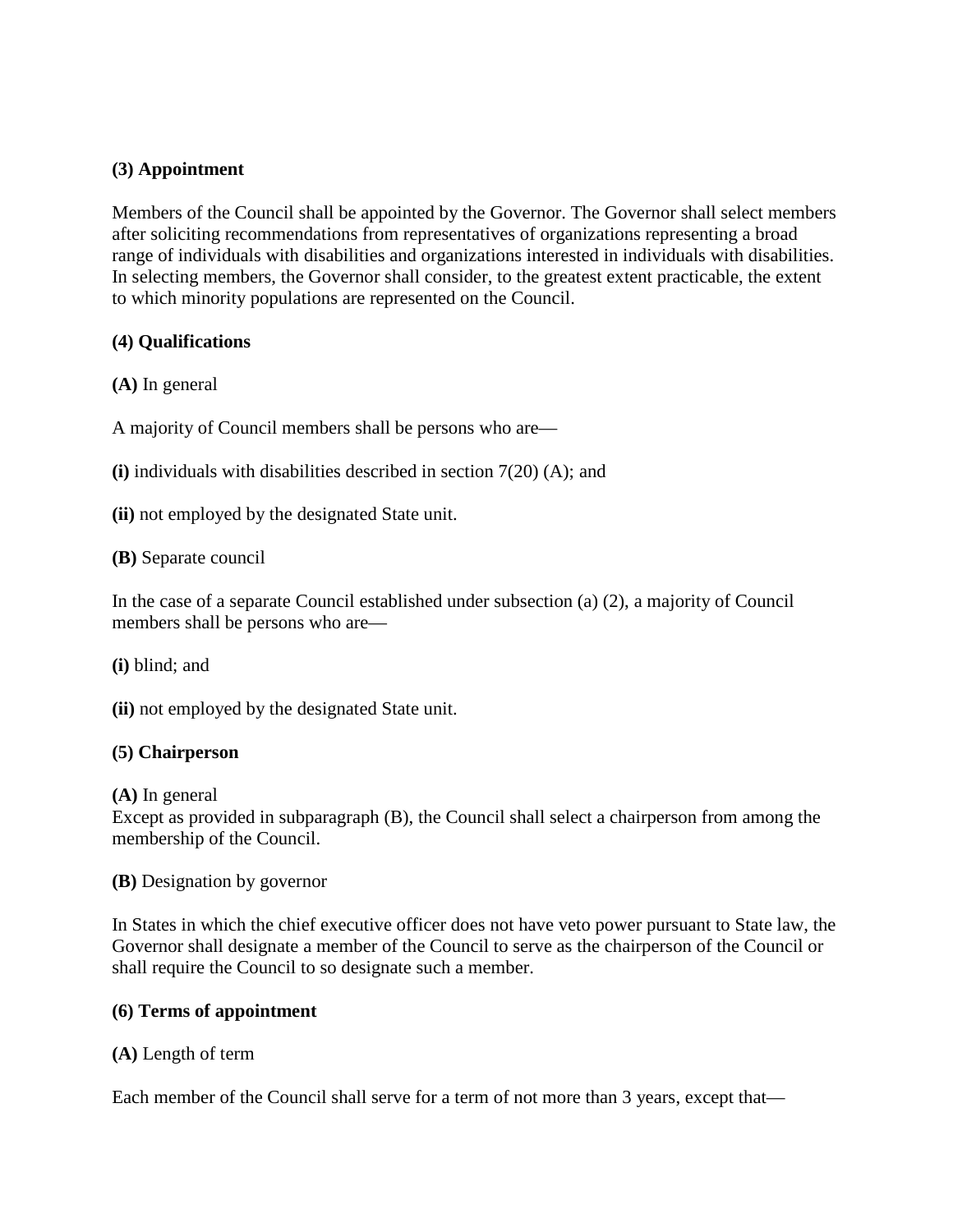**(i)** a member appointed to fill a vacancy occurring prior to the expiration of the term for which a predecessor was appointed, shall be appointed for the remainder of such term; and

**(ii)** the terms of service of the members initially appointed shall be (as specified by the Governor) for such fewer number of years as will provide for the expiration of terms on a staggered basis.

#### **(B)** Number of terms

No member of the Council, other than a representative described in clause (iii) or (ix) of paragraph (1) (A), or clause (iii) or  $(x)$  of paragraph (1) (B), may serve more than two consecutive full terms.

### **(7) Vacancies**

#### **(A)** In general

Except as provided in subparagraph (B), any vacancy occurring in the membership of the Council shall be filled in the same manner as the original appointment. The vacancy shall not affect the power of the remaining members to execute the duties of the Council.

#### **(B)** Delegation

The Governor may delegate the authority to fill such a vacancy to the remaining members of the Council after making the original appointment.

# **(c) Functions of Council**

The Council shall, after consulting with the State workforce investment board—

**(1)** review, analyze, and advise the designated State unit regarding the performance of the responsibilities of the unit under this title, particularly responsibilities relating to—

**(A)** eligibility (including order of selection);

**(B)** the extent, scope, and effectiveness of services provided; and

**(C)** functions performed by State agencies that affect or that potentially affect the ability of individuals with disabilities in achieving employment outcomes under this title;

**(2)** in partnership with the designated State unit—

**(A)** develop, agree to, and review State goals and priorities in accordance with section 101(a) (15) (C); and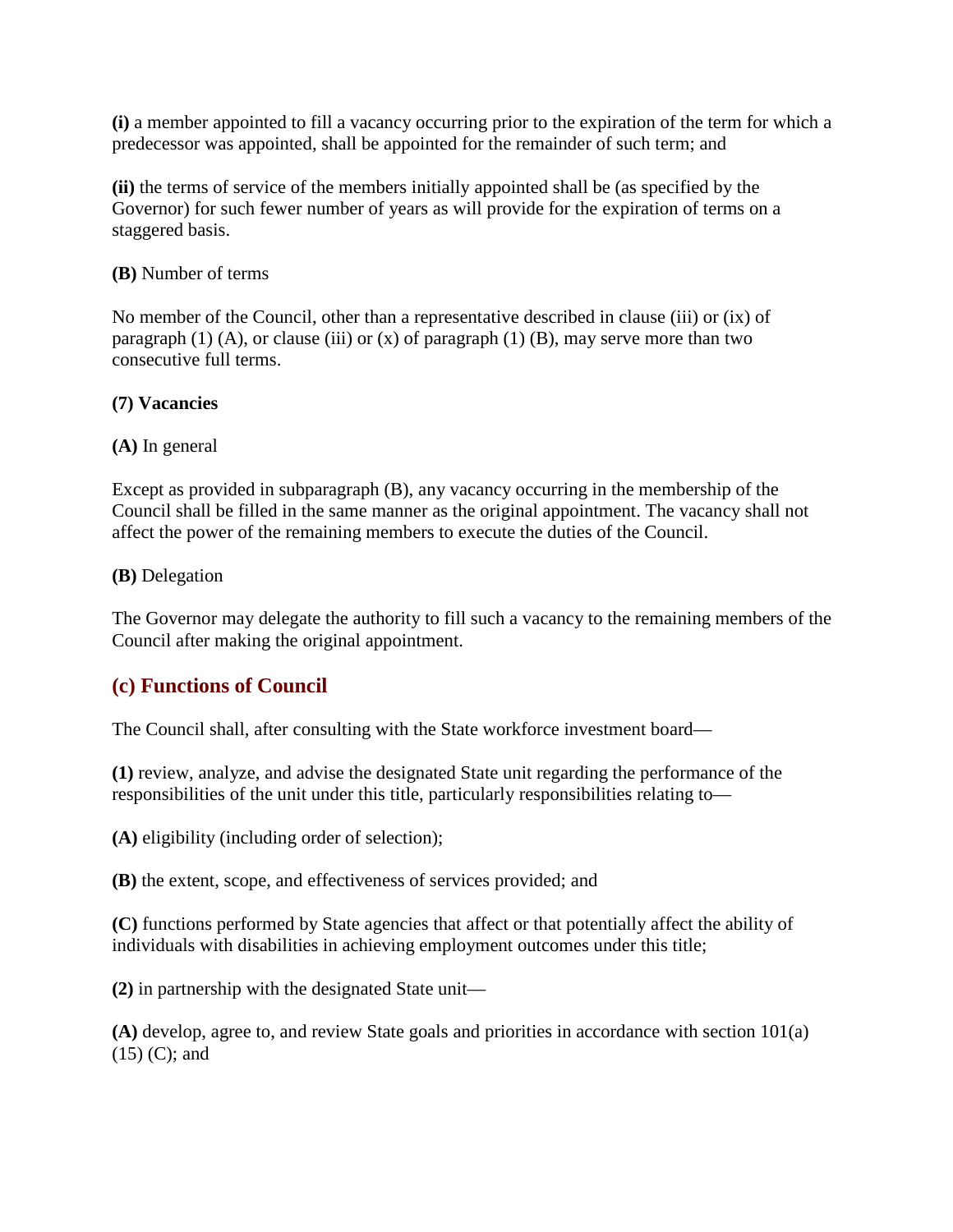**(B)** evaluate the effectiveness of the vocational rehabilitation program and submit reports of progress to the Commissioner in accordance with section 101(a) (15) (E);

**(3)** advise the designated State agency and the designated State unit regarding activities authorized to be carried out under this title, and assist in the preparation of the State plan and amendments to the plan, applications, reports, needs assessments, and evaluations required by this title;

**(4)** to the extent feasible, conduct a review and analysis of the effectiveness of, and consumer satisfaction with—

**(A)** the functions performed by the designated State agency;

**(B)** vocational rehabilitation services provided by State agencies and other public and private entities responsible for providing vocational rehabilitation services to individuals with disabilities under this Act; and

**(C)** employment outcomes achieved by eligible individuals receiving services under this title, including the availability of health and other employment benefits in connection with such employment outcomes;

**(5)** prepare and submit an annual report to the Governor and the Commissioner on the status of vocational rehabilitation programs operated within the State, and make the report available to the public;

**(6)** to avoid duplication of efforts and enhance the number of individuals served, coordinate activities with the activities of other councils within the State, including the Statewide Independent Living Council established under section 705, the advisory panel established under section 612(a) (21) of the Individual with Disabilities Education Act (as amended by section 101 of the Individuals with Disabilities Education Act Amendments of 1997; Public Law 105-17), the State Developmental Disabilities Council described in section 124 of the Developmental Disabilities Assistance and Bill of Rights Act (42 U.S.C. 6024), the State mental health planning council established under section 1914(a) of the Public Health Service Act (42 U.S.C. 300x-4(a)), and the State workforce investment board;

**(7)** provide for coordination and the establishment of working relationships between the designated State agency and the Statewide Independent Living Council and centers for independent living within the State; and

**(8)** perform such other functions, consistent with the purpose of this title, as the State Rehabilitation Council determines to be appropriate, that are comparable to the other functions performed by the Council.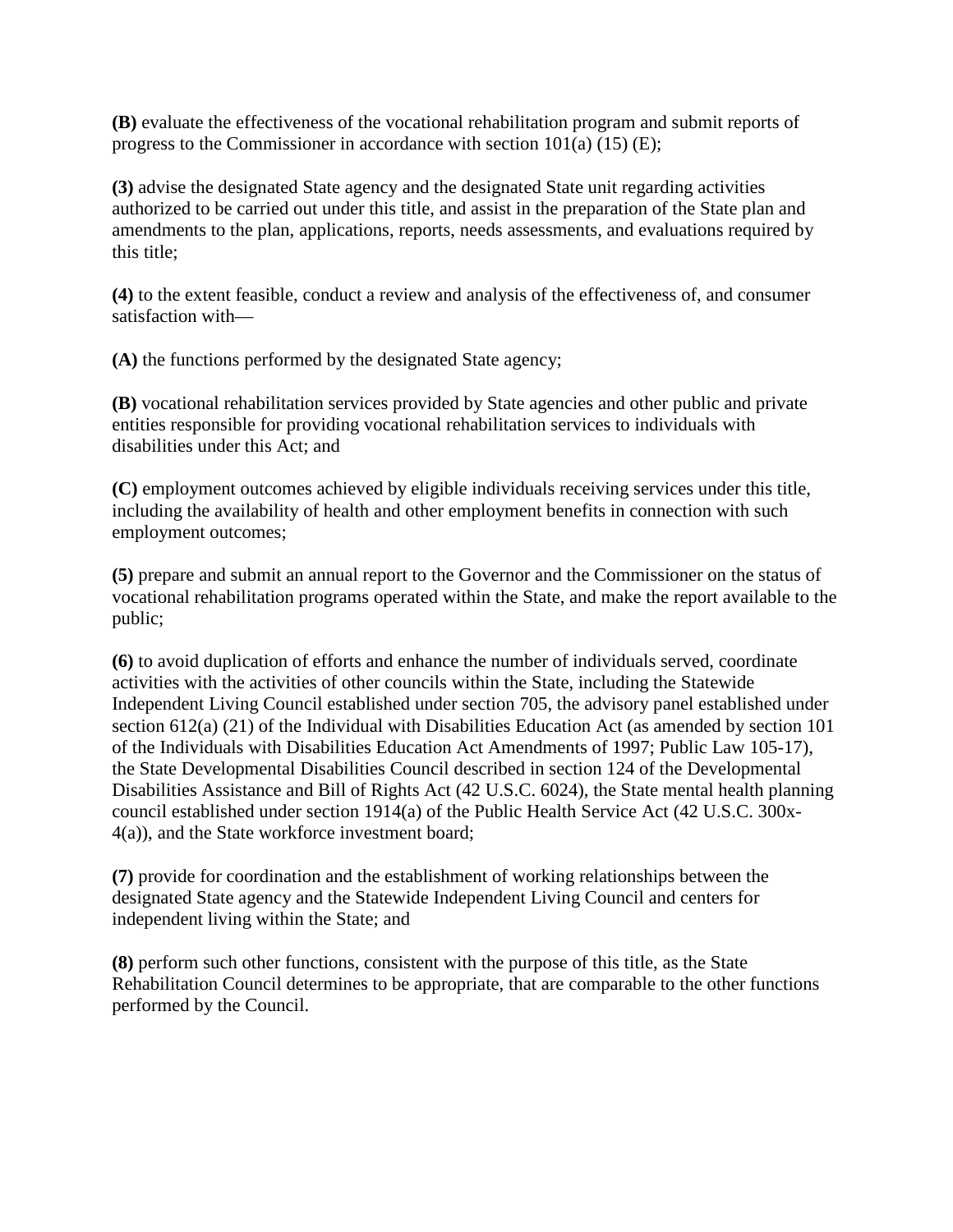#### **(d) Resources**

#### **(1) Plan**

The Council shall prepare, in conjunction with the designated State unit, a plan for the provision of such resources, including such staff and other personnel, as may be necessary and sufficient to carry out the functions of the Council under this section. The resource plan shall, to the maximum extent possible, rely on the use of resources in existence during the period of implementation of the plan.

#### **(2) Resolution of disagreements**

To the extent that there is a disagreement between the Council and the designated State unit in regard to the resources necessary to carry out the functions of the Council as set forth in this section, the disagreement shall be resolved by the Governor consistent with paragraph (1).

#### **(3) Supervision and evaluation**

Each Council shall, consistent with State law, supervise and evaluate such staff and other personnel as may be necessary to carry out its functions under this section.

#### **(4) Personnel conflict of interest**

While assisting the Council in carrying out its duties, staff and other personnel shall not be assigned duties by the designated State unit or any other agency or office of the State, that would create a conflict of interest.

### **(e) Conflict of Interest**

No member of the Council shall cast a vote on any matter that would provide direct financial benefit to the member or otherwise give the appearance of a conflict of interest under State law.

### **(f) Meetings**

The Council shall convene at least 4 meetings a year in such places as it determines to be necessary to conduct Council business and conduct such forums or hearings as the Council considers appropriate. The meetings, hearings, and forums shall be publicly announced. The meetings shall be open and accessible to the general public unless there is a valid reason for an executive session.

### **(g) Compensation and Expenses**

The Council may use funds allocated to the Council by the designated State unit under this title (except for funds appropriated to carry out the client assistance program under section 112 and funds reserved pursuant to section  $110(c)$  to carry out part C) to reimburse members of the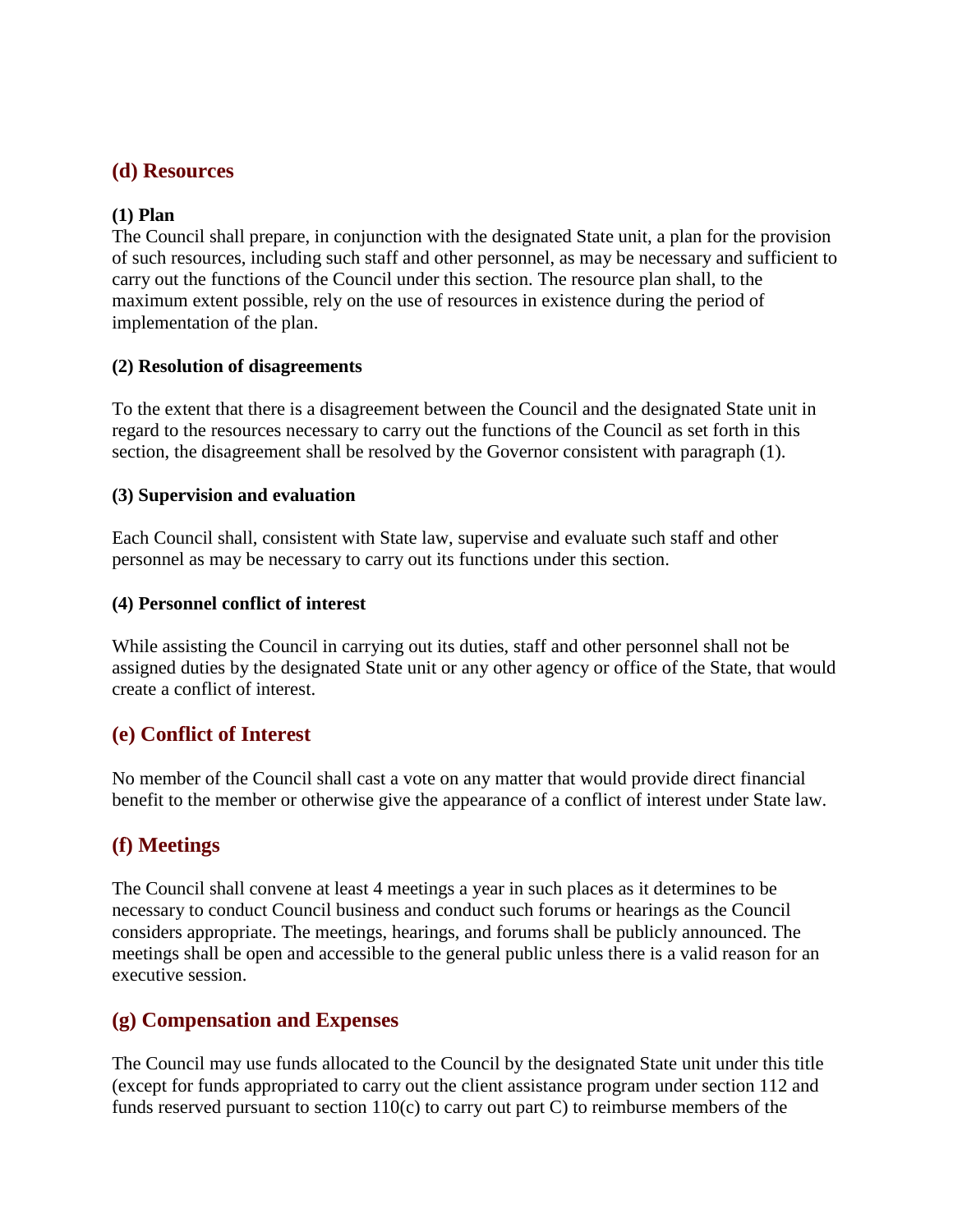Council for reasonable and necessary expenses of attending Council meetings and performing Council duties (including child care and personal assistance services), and to pay compensation to a member of the Council, if such member is not employed or must forfeit wages from other employment, for each day the member is engaged in performing the duties of the Council.

## **(h) Hearings and Forums**

The Council is authorized to hold such hearings and forums as the Council may determine to be necessary to carry out the duties of the Council.

# **Sec. 106. Evaluation Standards and Performance Indicators**

#### **(a) Establishment**

#### **(1) In general**

**(A)** Establishment of standards and indicators

The Commissioner shall, not later than July 1, 1999, establish and publish evaluation standards and performance indicators for the vocational rehabilitation program carried out under this title.

**(B)** Review and revision

Effective July 1, 1999, the Commissioner shall review and, if necessary, revise the evaluation standards and performance indicators every 3 years. Any revisions of the standards and indicators shall be developed with input from State vocational rehabilitation agencies, related professional and consumer organizations, recipients of vocational rehabilitation services, and other interested parties. Any revisions of the standards and indicators shall be subject to the publication, review, and comment provisions of paragraph (3).

#### **(C)** Bases

Effective July 1, 1999, to the maximum extent practicable, the standards and indicators shall be consistent with the core indicators of performance established under section 136(b) of the Workforce Investment Act of 1998.

#### **(2) Measures**

The standards and indicators shall include outcome and related measures of program performance that facilitate the accomplishment of the purpose and policy of this title.

#### **(3) Comment**

The standards and indicators shall be developed with input from State vocational rehabilitation agencies, related professional and consumer organizations, recipients of vocational rehabilitation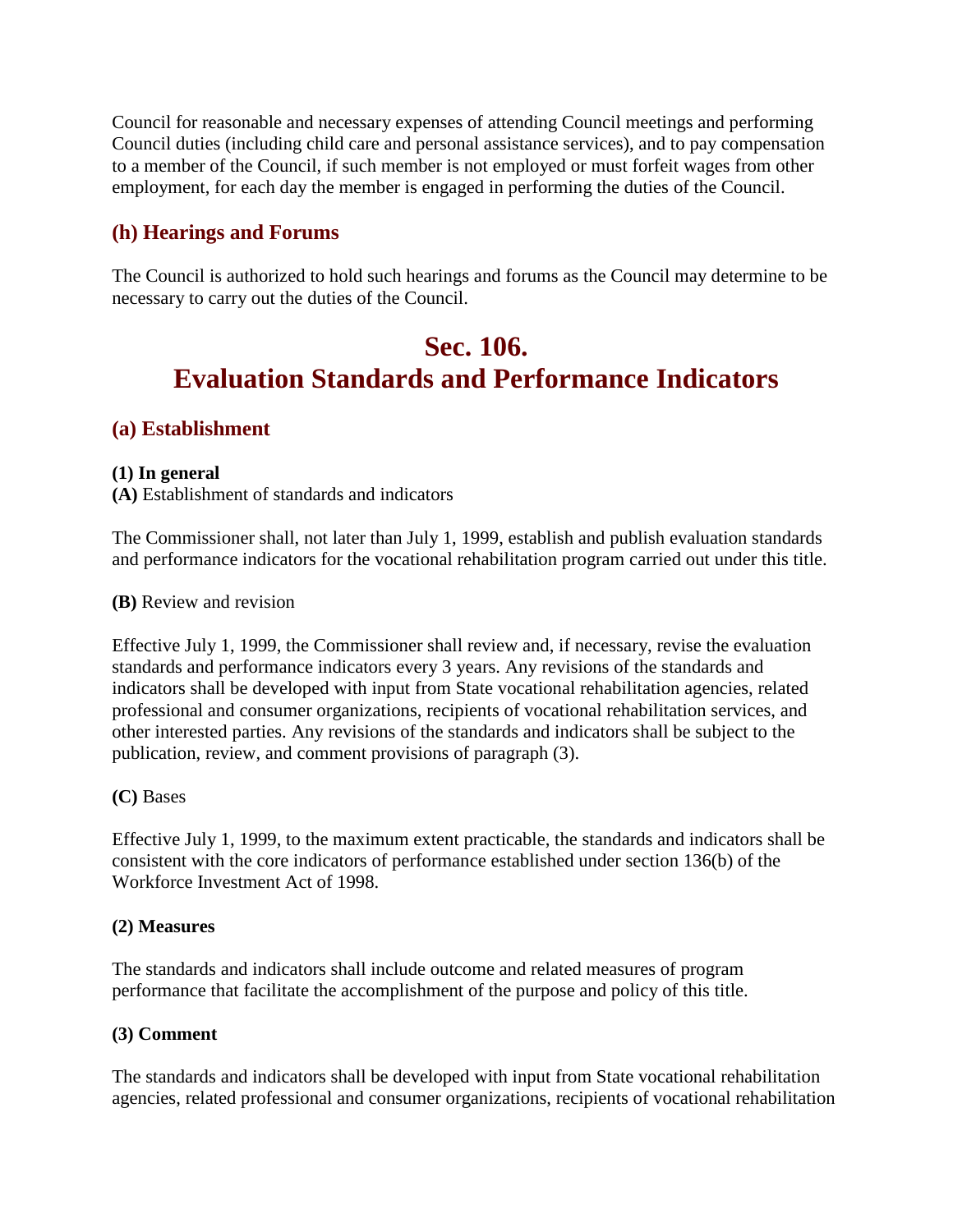services, and other interested parties. The Commissioner shall publish in the Federal Register a notice of intent to regulate regarding the development of proposed standards and indicators. Proposed standards and indicators shall be published in the Federal Register for review and comment. Final standards and indicators shall be published in the Federal Register.

## **(b) Compliance**

#### **(1) State reports**

In accordance with regulations established by the Secretary, each State shall report to the Commissioner after the end of each fiscal year the extent to which the State is in compliance with the standards and indicators.

#### **(2) Program improvement**

**(A)** Plan

If the Commissioner determines that the performance of any State is below established standards, the Commissioner shall provide technical assistance to the State, and the State and the Commissioner shall jointly develop a program improvement plan outlining the specific actions to be taken by the State to improve program performance.

**(B)** Review

The Commissioner shall—

**(i)** review the program improvement efforts of the State on a biannual basis and, if necessary, request the State to make further revisions to the plan to improve performance; and

**(ii)** continue to conduct such reviews and request such revisions until the State sustains satisfactory performance over a period of more than 1 year.

# **(c) Withholding**

If the Commissioner determines that a State whose performance falls below the established standards has failed to enter into a program improvement plan, or is not complying substantially with the terms and conditions of such a program improvement plan, the Commissioner shall, consistent with subsections (c) and (d) of section 107, reduce or make no further payments to the State under this program, until the State has entered into an approved program improvement plan, or satisfies the Commissioner that the State is complying substantially with the terms and conditions of such a program improvement plan, as appropriate.

### **(d) Report to Congress**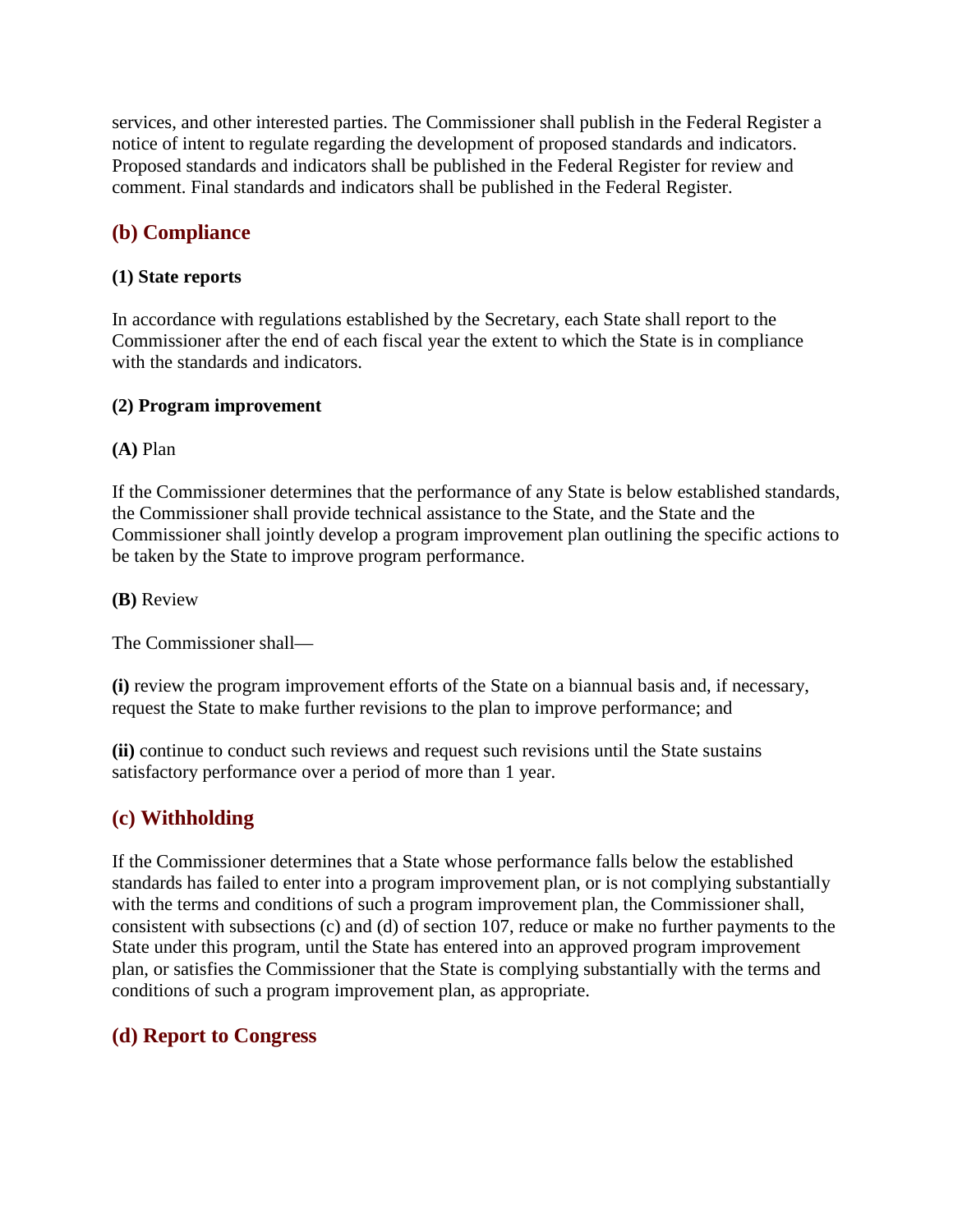Beginning in fiscal year 1999, the Commissioner shall include in each annual report to the Congress under section 13 an analysis of program performance, including relative State performance, based on the standards and indicators.

# **Sec. 107. Monitoring and Review**

## **(a) In General**

#### **(1) Duties**

In carrying out the duties of the Commissioner under this title, the Commissioner shall—

**(A)** provide for the annual review and periodic onsite monitoring of programs under this title; and

**(B)** determine whether, in the administration of the State plan, a State is complying substantially with the provisions of such plan and with evaluation standards and performance indicators established under section 106.

#### **(2) Procedures for reviews**

In conducting reviews under this section the Commissioner shall consider, at a minimum—

**(A)** State policies and procedures;

**(B)** guidance materials;

**(C)** decisions resulting from hearings conducted in accordance with due process;

**(D)** State goals established under section 101(a) (15) and the extent to which the State has achieved such goals;

**(E)** plans and reports prepared under section 106(b);

**(F)** consumer satisfaction reviews and analyses described in section 105(c) (4);

**(G)** information provided by the State Rehabilitation Council established under section 105, if the State has such a Council, or by the commission described in section 101(a) (21) (A) (i), if the State has such a commission;

**(H)** reports; and

**(I)** budget and financial management data.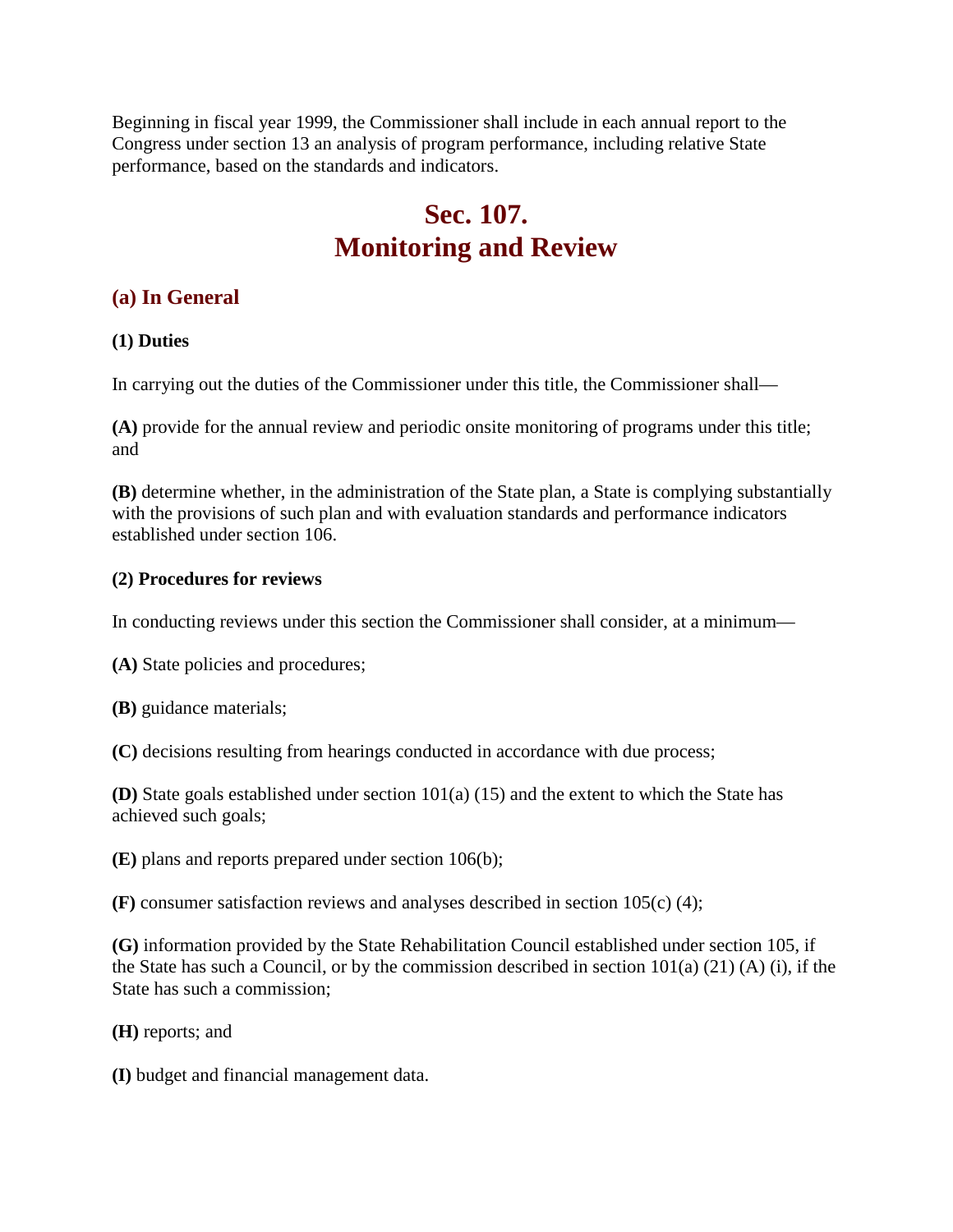#### **(3) Procedures for monitoring**

In conducting monitoring under this section the Commissioner shall conduct—

**(A)** onsite visits, including onsite reviews of records to verify that the State is following requirements regarding the order of selection set forth in section  $101(a)$  (5) (A);

**(B)** public hearings and other strategies for collecting information from the public;

**(C)** meetings with the State Rehabilitation Council, if the State has such a Council or with the commission described in section 101(a) (21) (A) (i), if the State has such a commission;

**(D)** reviews of individual case files, including individualized plans for employment and ineligibility determinations; and

**(E)** meetings with qualified vocational rehabilitation counselors and other personnel.

#### **(4) Areas of inquiry**

In conducting the review and monitoring, the Commissioner shall examine—

**(A)** the eligibility process;

**(B)** the provision of services, including, if applicable, the order of selection;

**(C)** such other areas as may be identified by the public or through meetings with the State Rehabilitation Council, if the State has such a Council or with the commission described in section  $101(a)$   $(21)$   $(A)$   $(i)$ , if the State has such a commission; and

**(D)** such other areas of inquiry as the Commissioner may consider appropriate.

#### **(5) Reports**

If the Commissioner issues a report detailing the findings of an annual review or onsite monitoring conducted under this section, the report shall be made available to the State Rehabilitation Council, if the State has such a Council, for use in the development and modification of the State plan described in section 101.

### **(b) Technical Assistance**

The Commissioner shall—

**(1)** provide technical assistance to programs under this title regarding improving the quality of vocational rehabilitation services provided; and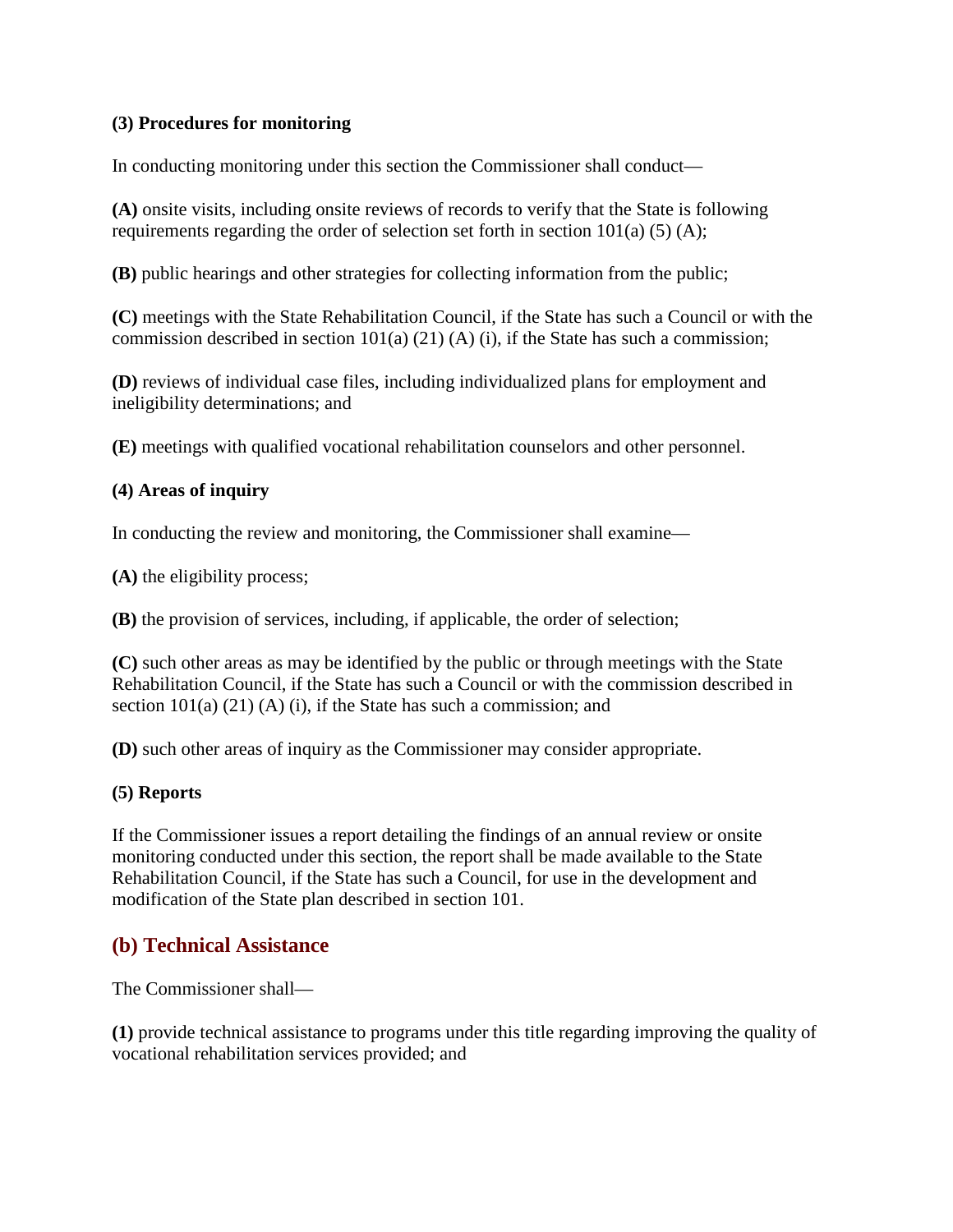**(2)** provide technical assistance and establish a corrective action plan for a program under this title if the Commissioner finds that the program fails to comply substantially with the provisions of the State plan, or with evaluation standards or performance indicators established under section 106, in order to ensure that such failure is corrected as soon as practicable.

# **(c) Failure To Comply With Plan**

#### **(1) Withholding payments**

Whenever the Commissioner, after providing reasonable notice and an opportunity for a hearing to the State agency administering or supervising the administration of the State plan approved under section 101, finds that—

**(A)** the plan has been so changed that it no longer complies with the requirements of section  $101(a)$ ; or

**(B)** in the administration of the plan there is a failure to comply substantially with any provision of such plan or with an evaluation standard or performance indicator established under section 106, the Commissioner shall notify such State agency that no further payments will be made to the State under this title (or, in the discretion of the Commissioner, that such further payments will be reduced, in accordance with regulations the Commissioner shall prescribe, or that further payments will not be made to the State only for the projects under the parts of the State plan affected by such failure), until the Commissioner is satisfied there is no longer any such failure.

#### **(2) Period**

Until the Commissioner is so satisfied, the Commissioner shall make no further payments to such State under this title (or shall reduce payments or limit payments to projects under those parts of the State plan in which there is no such failure).

#### **(3) Disbursal of withheld funds**

The Commissioner may, in accordance with regulations the Secretary shall prescribe, disburse any funds withheld from a State under paragraph (1) to any public or nonprofit private organization or agency within such State or to any political subdivision of such State submitting a plan meeting the requirements of section 101(a). The Commissioner may not make any payment under this paragraph unless the entity to which such payment is made has provided assurances to the Commissioner that such entity will contribute, for purposes of carrying out such plan, the same amount as the State would have been obligated to contribute if the State received such payment.

### **(d) Review**

### **(1) Petition**

Any State that is dissatisfied with a final determination of the Commissioner under section 101(b) or subsection (c) may file a petition for judicial review of such determination in the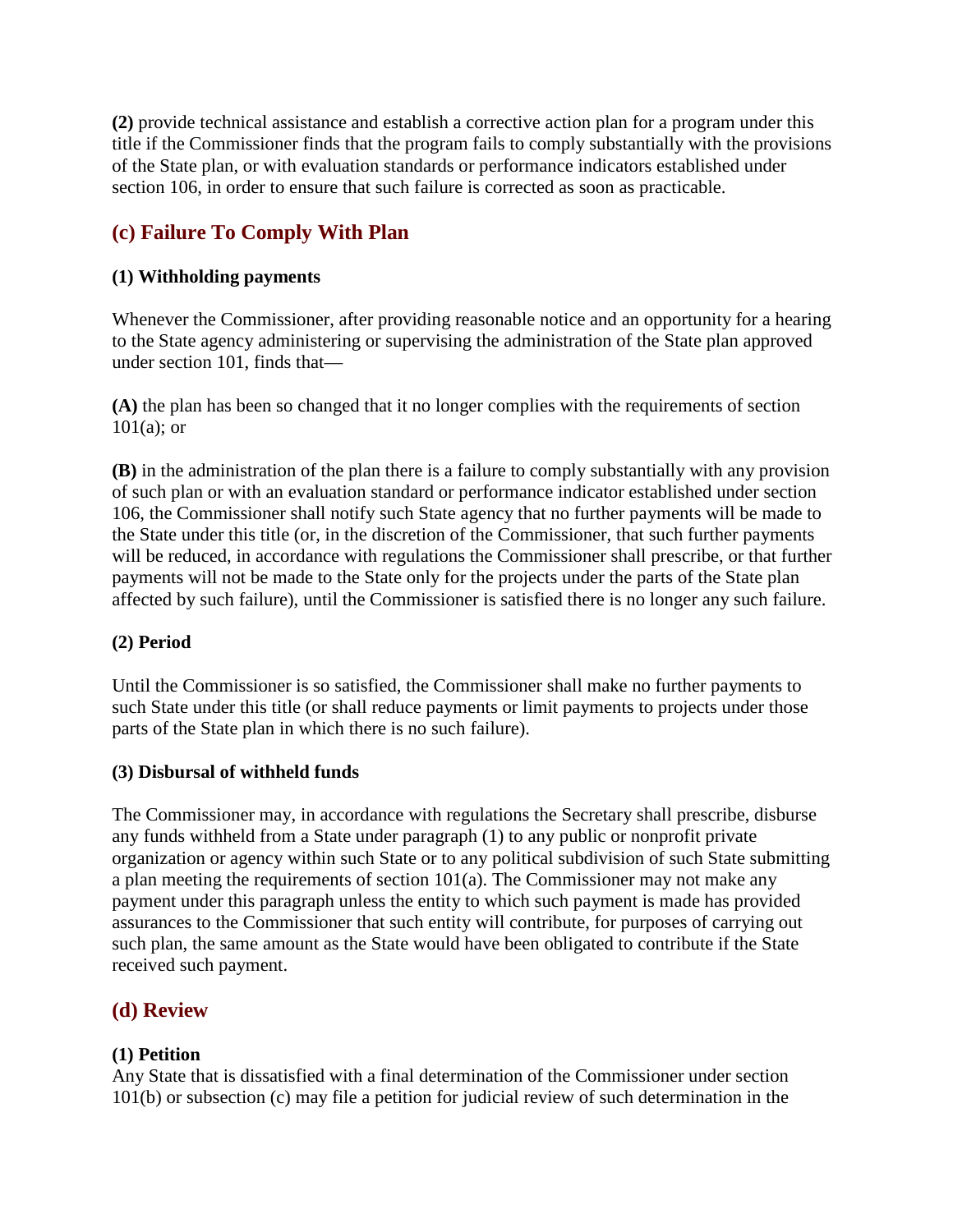United States Court of Appeals for the circuit in which the State is located. Such a petition may be filed only within the 30-day period beginning on the date that notice of such final determination was received by the State. The clerk of the court shall transmit a copy of the petition to the Commissioner or to any officer designated by the Commissioner for that purpose. In accordance with section 2112 of title 28, United States Code, the Commissioner shall file with the court a record of the proceeding on which the Commissioner based the determination being appealed by the State. Until a record is so filed, the Commissioner may modify or set aside any determination made under such proceedings.

#### **(2) Submissions and determinations**

If, in an action under this subsection to review a final determination of the Commissioner under section 101(b) or subsection (c), the petitioner or the Commissioner applies to the court for leave to have additional oral submissions or written presentations made respecting such determination, the court may, for good cause shown, order the Commissioner to provide within 30 days an additional opportunity to make such submissions and presentations. Within such period, the Commissioner may revise any findings of fact, modify or set aside the determination being reviewed, or make a new determination by reason of the additional submissions and presentations, and shall file such modified or new determination, and any revised findings of fact, with the return of such submissions and presentations. The court shall thereafter review such new or modified determination.

#### **(3) Standards of review**

**(A)** In general

Upon the filing of a petition under paragraph (1) for judicial review of a determination, the court shall have jurisdiction—

**(i)** to grant appropriate relief as provided in chapter 7 of title 5, United States Code, except for interim relief with respect to a determination under subsection (c); and

**(ii)** except as otherwise provided in subparagraph (B), to review such determination in accordance with chapter 7 of title 5, United States Code.

#### **(B)** Substantial evidence

Section 706 of title 5, United States Code, shall apply to the review of any determination under this subsection, except that the standard for review prescribed by paragraph (2) (E) of such section 706 shall not apply and the court shall hold unlawful and set aside such determination if the court finds that the determination is not supported by substantial evidence in the record of the proceeding submitted pursuant to paragraph (1), as supplemented by any additional submissions and presentations filed under paragraph (2).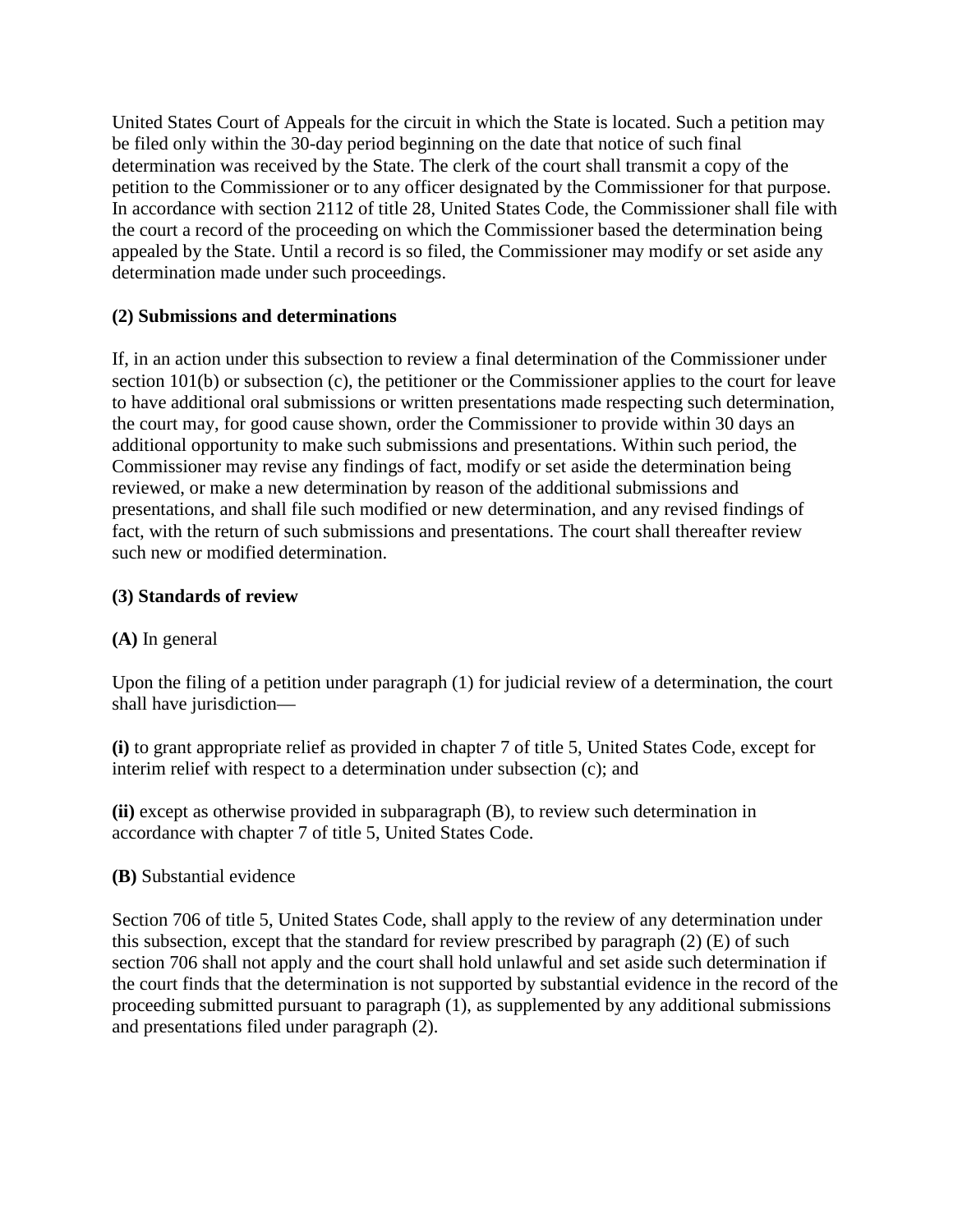# **Sec. 108. Expenditure of Certain Amounts**

#### **(a) Expenditure**

Amounts described in subsection (b) may not be expended by a State for any purpose other than carrying out programs for which the State receives financial assistance under this title, under part B of title VI, or under title VII.

#### **(b) Amounts**

The amounts referred to in subsection (a) are amounts provided to a State under the Social Security Act (42 U.S.C. 301 et seq.) as reimbursement for the expenditure of payments received by the State from allotments under section 110 of this Act.

# **Sec. 109. Training of Employers with Respect to Americans with Disabilities Act of 1990**

A State may expend payments received under section 111—

**(1)** to carry out a program to train employers with respect to compliance with the requirements of title I of the Americans with Disabilities Act of 1990 (42 U.S.C. 12111 et seq.); and

**(2)** to inform employers of the existence of the program and the availability of the services of the program.

# **PART B BASIC VOCATIONAL REHABILITATION SERVICES**

# **Sec. 110. State Allotments**

#### **(a)**

**(1)** Subject to the provisions of subsection (c), for each fiscal year beginning before October 1, 1978, each State shall be entitled to an allotment of an amount bearing the same ratio to the amount authorized to be appropriated under section 100(b) (1) for allotment under this section as the product of—

**(A)** the population of the State; and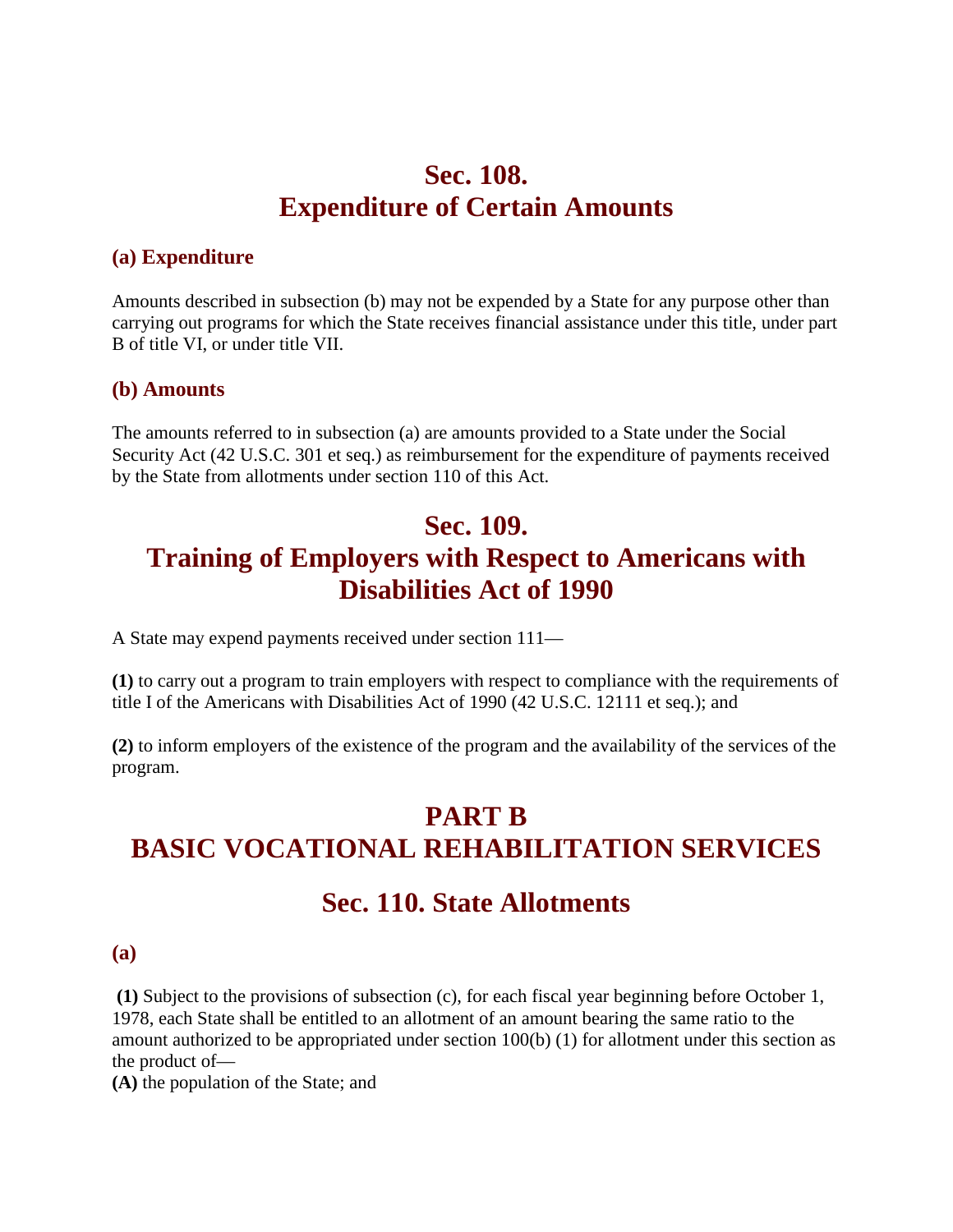**(B)** the square of its allotment percentage,bears to the sum of the corresponding products for all the States.

#### **(2)**

**(A)** For each fiscal year beginning on or after October 1, 1978, each State shall be entitled to an allotment in an amount equal to the amount such State received under paragraph (1) for the fiscal year ending September 30, 1978, and an additional amount determined pursuant to subparagraph (B) of this paragraph.

**(B)** For each fiscal year beginning on or after October 1, 1978, each State shall be entitled to an allotment, from any amount authorized to be appropriated for such fiscal year under section 100(b) (1) for allotment under this section in excess of the amount appropriated under section 100(b) (1) (A) for the fiscal year ending September 30, 1978, in an amount equal to the sum of—

**(i)** an amount bearing the same ratio to 50 percent of such excess amount as the product of the population of the State and the square of its allotment percentage bears to the sum of the corresponding products for all the States; and

**(ii)** an amount bearing the same ratio to 50 percent of such excess amount as the product of the population of the State and its allotment percentage bears to the sum of the corresponding products for all the States.

**(3)** The sum of the payment to any State (other than Guam, American Samoa, the Virgin Islands, and the Commonwealth of the Northern Mariana Islands) under this subsection for any fiscal year which is less than one-third of 1 percent of the amount appropriated under section 100(b) (1), or \$3,000,000, whichever is greater, shall be increased to that amount, the total of the increases thereby required being derived by proportionately reducing the allotment to each of the remaining such States under this subsection, but with such adjustments as may be necessary to prevent the sum of the allotments made under this subsection to any such remaining State from being thereby reduced to less than that amount.

#### **(b)**

**(1)** Not later than forty-five days prior to the end of the fiscal year, the Commissioner shall determine, after reasonable opportunity for the submission to the Commissioner of comments by the State agency administering or supervising the program established under this title, that any payment of an allotment to a State under section 111(a) for any fiscal year will not be utilized by such State in carrying out the purposes of this title.

**(2)** As soon as practicable but not later than the end of the fiscal year, the Commissioner shall make such amount available for carrying out the purposes of this title to one or more other States to the extent the Commissioner determines such other State will be able to use such additional amount during that fiscal year or the subsequent fiscal year for carrying out such purposes. The Commissioner shall make such amount available only if such other State will be able to make sufficient payments from non-Federal sources to pay for the non-Federal share of the cost of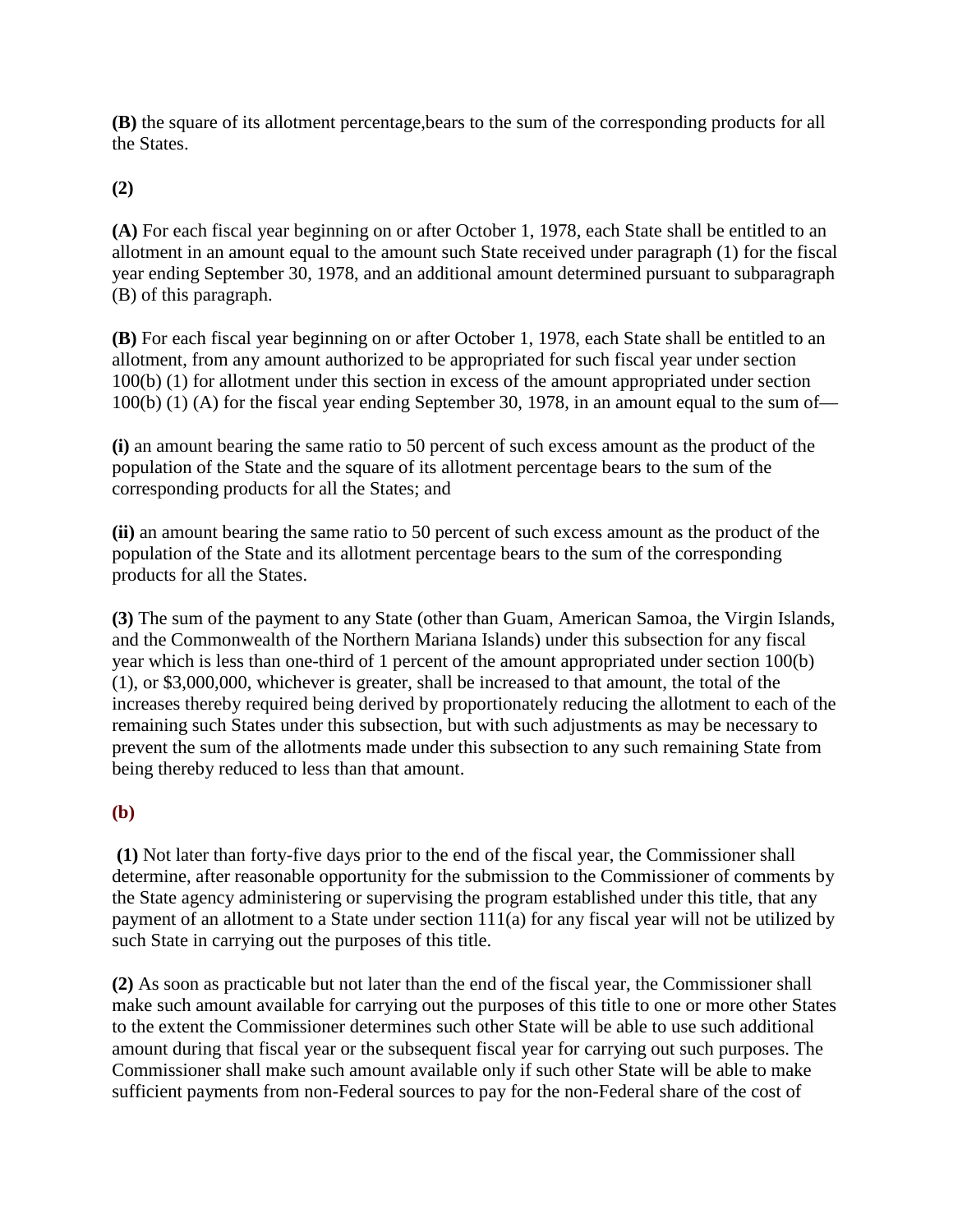vocational rehabilitation services under the State plan for the fiscal year for which the amount was appropriated.

**(3)** For the purposes of this part, any amount made available to a State for any fiscal year pursuant to this subsection shall be regarded as an increase of such State's allotment (as determined under the preceding provisions of this section) for such year.

**(c)**

**(1)** For fiscal year 1987 and for each subsequent fiscal year, the Commissioner shall reserve from the amount appropriated under section 100(b) (1) for allotment under this section a sum, determined under paragraph (2), to carry out the purposes of part C.

**(2)** The sum referred to in paragraph (1) shall be, as determined by the Secretary—

**(A)** not less than three-quarters of 1 percent and not more than 1.5 percent of the amount referred to in paragraph (1), for fiscal year 1999; and

**(B)** not less than 1 percent and not more than 1.5 percent of the amount referred to in paragraph (1), for each of fiscal years 2000 through 2003.

# **Sec. 111. Payments To States**

### **(a)**

**(1)**

Except as provided in paragraph (2), from each State's allotment under this part for any fiscal year, the Commissioner shall pay to a State an amount equal to the Federal share of the cost of vocational rehabilitation services under the plan for that State approved under section 101, including expenditures for the administration of the State plan.

#### **(2)**

**(A)** The total of payments under paragraph (1) to a State for a fiscal year may not exceed its allotment under subsection (a) of section 110 for such year.

**(B)** For fiscal year 1994 and each fiscal year thereafter, the amount otherwise payable to a State for a fiscal year under this section shall be reduced by the amount by which expenditures from non-Federal sources under the State plan under this title for the previous fiscal year are less than the total of such expenditures for the second fiscal year preceding the previous fiscal year.

**(C)** The Commissioner may waive or modify any requirement or limitation under subparagraph (B) or section 101(a) (17) if the Commissioner determines that a waiver or modification is an equitable response to exceptional or uncontrollable circumstances affecting the State.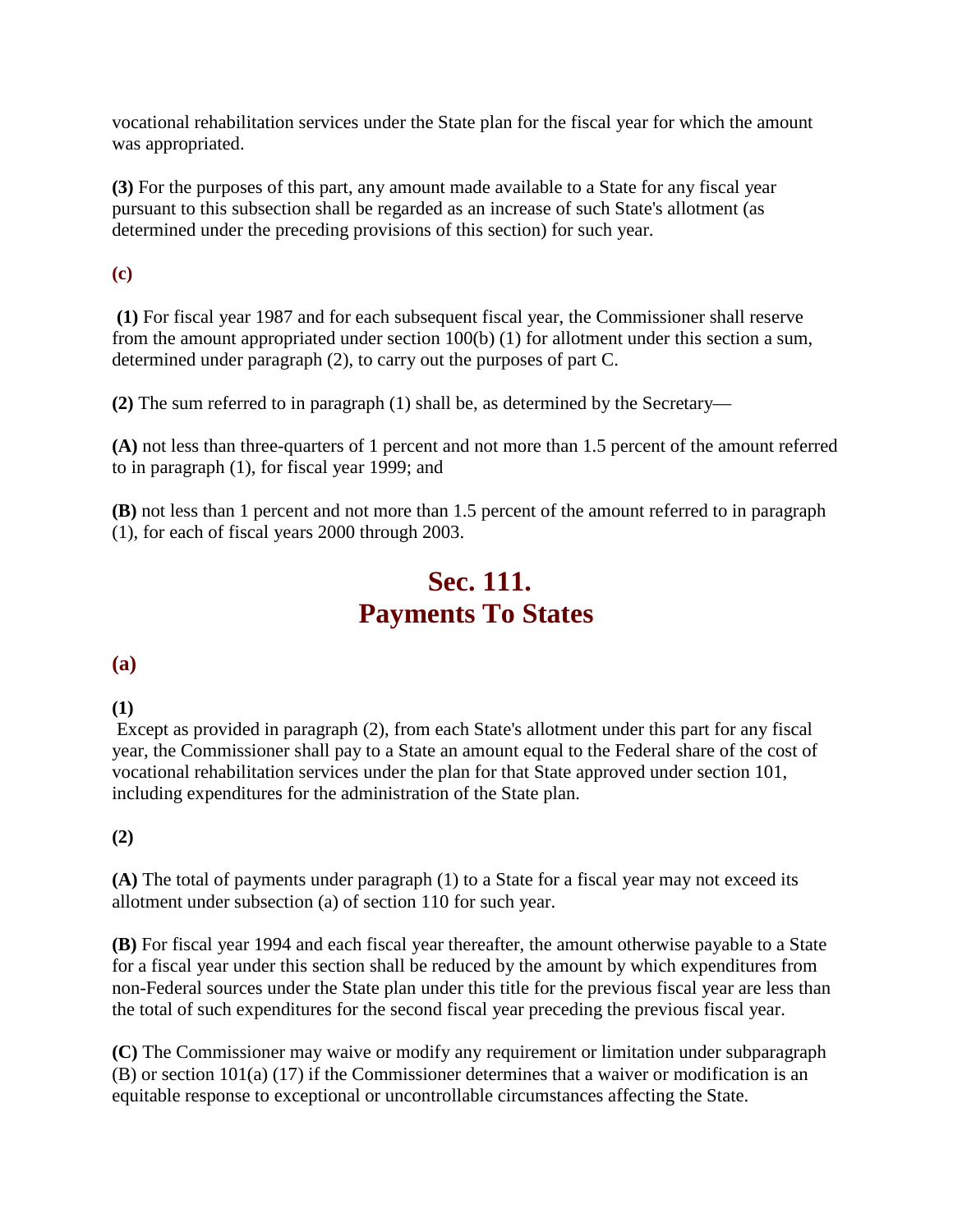#### **(3)**

**(A)** Except as provided in subparagraph (B), the amount of a payment under this section with respect to any construction project in any State shall be equal to the same percentage of the cost of such project as the Federal share that is applicable in the case of rehabilitation facilities (as defined in section 645(g) of the Public Health Service Act (42 U.S.C. 291o(a))), in such State.

**(B)** If the Federal share with respect to rehabilitation facilities in such State is determined pursuant to section 645(b) (2) of such Act (42 U.S.C. 291o(b) (2)), the percentage of the cost for purposes of this section shall be determined in accordance with regulations prescribed by the Commissioner designed to achieve as nearly as practicable results comparable to the results obtained under such section.

#### **(b)**

The method of computing and paying amounts pursuant to subsection (a) shall be as follows: **(1)** The Commissioner shall, prior to the beginning of each calendar quarter or other period prescribed by the Commissioner, estimate the amount to be paid to each State under the provisions of such subsection for such period, such estimate to be based on such records of the State and information furnished by it, and such other investigation as the Commissioner may find necessary.

**(2)** The Commissioner shall pay, from the allotment available therefor, the amount so estimated by the Commissioner for such period, reduced or increased, as the case may be, by any sum (not previously adjusted under this paragraph) by which the Commissioner finds that the estimate of the amount to be paid the State for any prior period under such subsection was greater or less than the amount which should have been paid to the State for such prior period under such subsection. Such payment shall be made prior to audit or settlement by the General Accounting Office, shall be made through the disbursing facilities of the Treasury Department, and shall be made in such installments as the Commissioner may determine.

# **Sec. 112. Client Assistance Program**

#### **(a)**

From funds appropriated under subsection (h), the Secretary shall, in accordance with this section, make grants to States to establish and carry out client assistance programs to provide assistance in informing and advising all clients and client applicants of all available benefits under this Act, and, upon request of such clients or client applicants, to assist and advocate for such clients or applicants in their relationships with projects, programs, and services provided under this Act, including assistance and advocacy in pursuing legal, administrative, or other appropriate remedies to ensure the protection of the rights of such individuals under this Act and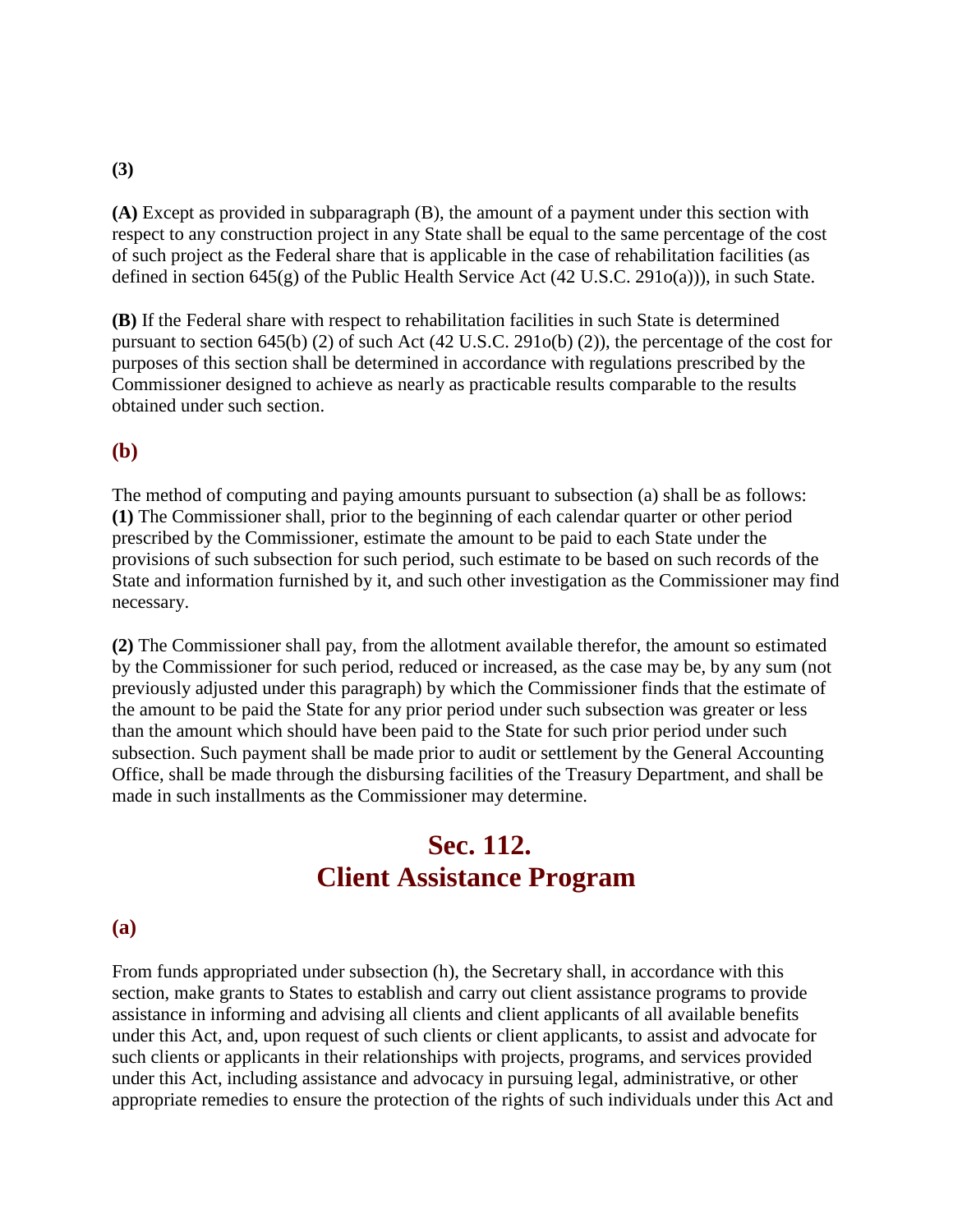to facilitate access to the services funded under this Act through individual and systemic advocacy. The client assistance program shall provide information on the available services and benefits under this Act and title I of the Americans with Disabilities Act of 1990 (42 U.S.C. 12111 et seq.) to individuals with disabilities in the State, especially with regard to individuals with disabilities who have traditionally been unserved or underserved by vocational rehabilitation programs. In providing assistance and advocacy under this subsection with respect to services under this title, a client assistance program may provide the assistance and advocacy with respect to services that are directly related to facilitating the employment of the individual.

# **(b)**

No State may receive payments from its allotment under this Act in any fiscal year unless the State has in effect not later than October 1, 1984, a client assistance program which—

**(1)** has the authority to pursue legal, administrative, and other appropriate remedies to ensure the protection of rights of individuals with disabilities who are receiving treatments, services, or rehabilitation under this Act within the State; and

**(2)** meets the requirements of designation under subsection (c).

### **(c)**

### **(1)**

**(A)** The Governor shall designate a public or private agency to conduct the client assistance program under this section. Except as provided in the last sentence of this subparagraph, the Governor shall designate an agency which is independent of any agency which provides treatment, services, or rehabilitation to individuals under this Act. If there is an agency in the State which has, or had, prior to the date of enactment of the Rehabilitation Amendments of 1984, served as a client assistance agency under this section and which received Federal financial assistance under this Act, the Governor may, in the initial designation, designate an agency which provides treatment, services, or rehabilitation to individuals with disabilities under this Act.

### **(B)**

**(i)** The Governor may not redesignate the agency designated under subparagraph (A) without good cause and unless—

**(I)** the Governor has given the agency 30 days notice of the intention to make such redesignation, including specification of the good cause for such redesignation and an opportunity to respond to the assertion that good cause has been shown;

**(II)** individuals with disabilities or the individuals' representatives have timely notice of the redesignation and opportunity for public comment; and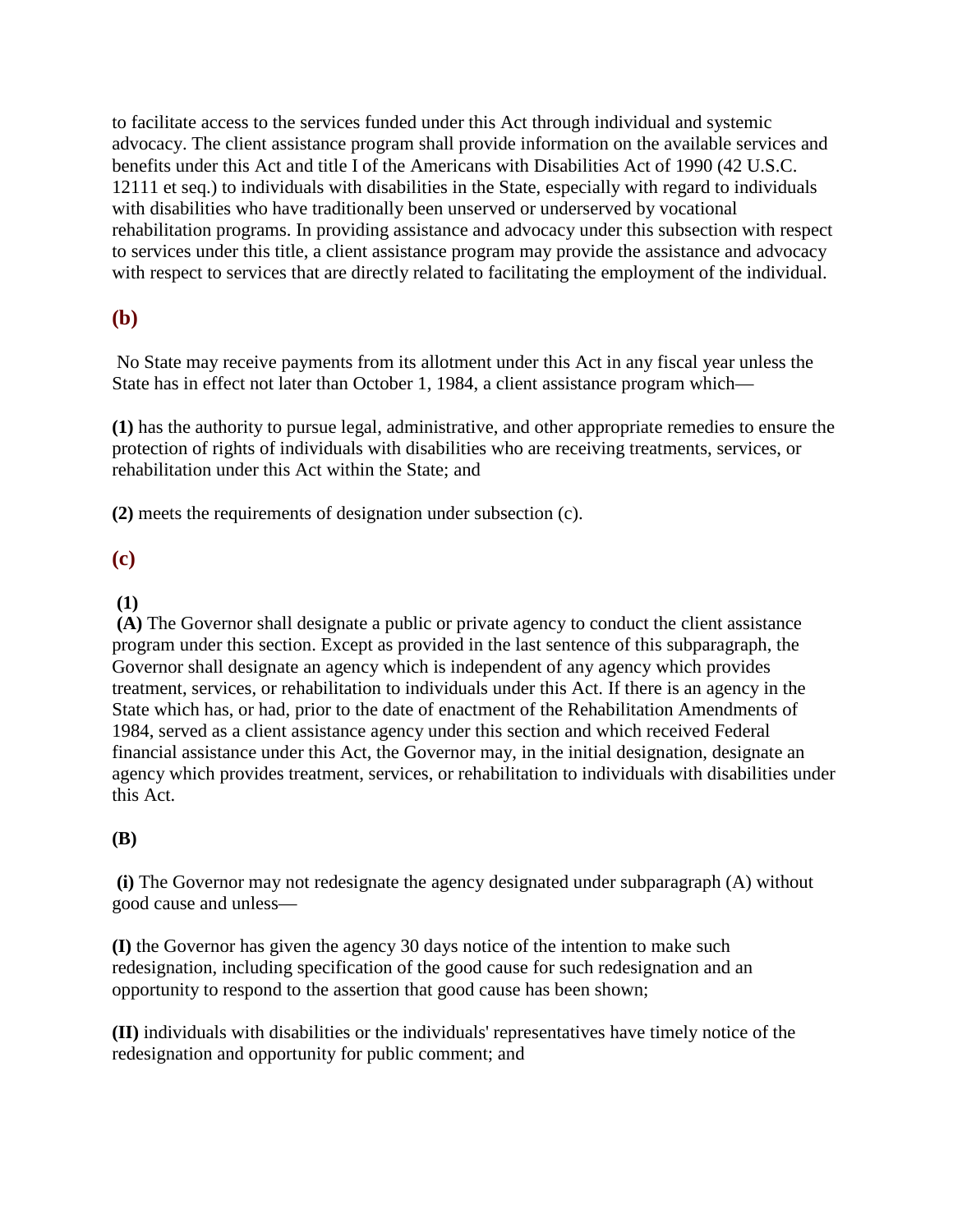**(III)** the agency has the opportunity to appeal to the Commissioner on the basis that the redesignation was not for good cause.

**(ii)** If, after the date of enactment of the Rehabilitation Act Amendments of 1998—

**(I)** a designated State agency undergoes any change in the organizational structure of the agency that results in the creation of 1 or more new State agencies or departments or results in the merger of the designated State agency with 1 or more other State agencies or departments; and

**(II)** an agency (including an office or other unit) within the designated State agency was conducting a client assistance program before the change under the last sentence of subparagraph (A),the Governor shall redesignate the agency conducting the program. In conducting the redesignation, the Governor shall designate to conduct the program an agency that is independent of any agency that provides treatment, services, or rehabilitation to individuals with disabilities under this Act.

**(2)** In carrying out the provisions of this section, the Governor shall consult with the director of the State vocational rehabilitation agency, the head of the developmental disability protection and advocacy agency, and with representatives of professional and consumer organizations serving individuals with disabilities in the State.

**(3)** The agency designated under this subsection shall be accountable for the proper use of funds made available to the agency.

### **(d)**

The agency designated under subsection (c) of this section may not bring any class action in carrying out its responsibilities under this section.

### **(e)**

**(1)**

**(A)** The Secretary shall allot the sums appropriated for each fiscal year under this section among the States on the basis of relative population of each State, except that no State shall receive less than \$50,000.

**(B)** The Secretary shall allot \$30,000 each to American Samoa, Guam, the Virgin Islands, and the Commonwealth of the Northern Mariana Islands.

**(C)** For the purpose of this paragraph, the term `State' does not include American Samoa, Guam, the Virgin Islands, and the Commonwealth of the Northern Mariana Islands.

### **(D)**

**(i)** In any fiscal year that the funds appropriated for such fiscal year exceed \$7,500,000, the minimum allotment shall be \$100,000 for States and \$45,000 for territories.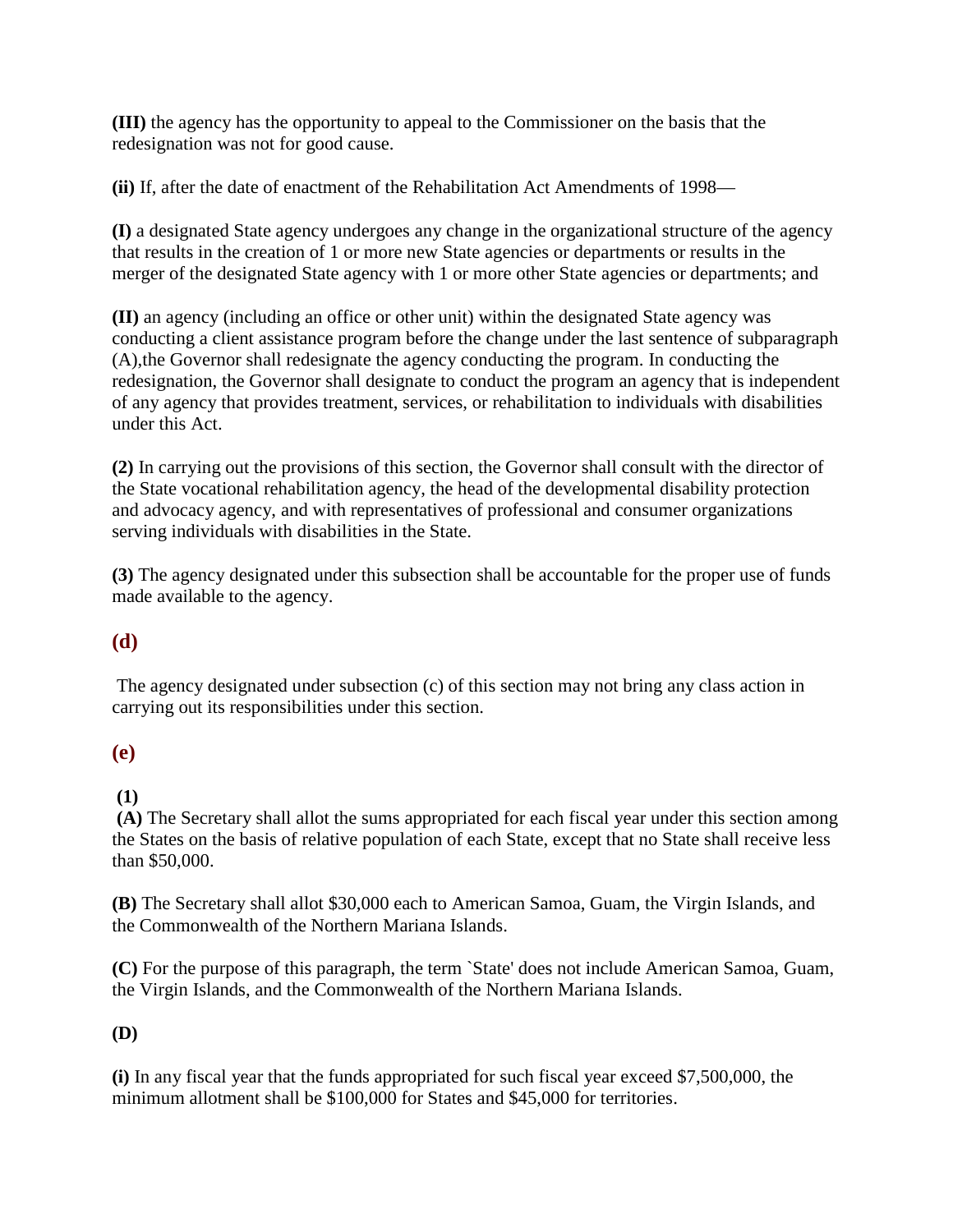**(ii)** For any fiscal year in which the total amount appropriated under subsection (h) exceeds the total amount appropriated under such subsection for the preceding fiscal year, the Secretary shall increase each of the minimum allotments under clause (i) by a percentage that shall not exceed the percentage increase in the total amount appropriated under such subsection between the preceding fiscal year and the fiscal year involved.

**(2)** The amount of an allotment to a State for a fiscal year which the Secretary determines will not be required by the State during the period for which it is available for the purpose for which allotted shall be available for reallotment by the Secretary at appropriate times to other States with respect to which such a determination has not been made, in proportion to the original allotments of such States for such fiscal year, but with such proportionate amount for any of such other States being reduced to the extent it exceeds the sum the Secretary estimates such State needs and will be able to use during such period, and the total of such reduction shall be similarly reallotted among the States whose proportionate amounts were not so reduced. Any such amount so reallotted to a State for a fiscal year shall be deemed to be a part of its allotment for such fiscal year.

**(3)** Except as specifically prohibited by or as otherwise provided in State law, the Secretary shall pay to the agency designated under subsection (c) the amount specified in the application approved under subsection (f).

# **(f)**

No grant may be made under this section unless the State submits an application to the Secretary at such time, in such manner, and containing or accompanied by such information as the Secretary deems necessary to meet the requirements of this section.

# **(g)**

The Secretary shall prescribe regulations applicable to the client assistance program which shall include the following requirements:

**(1)** No employees of such programs shall, while so employed, serve as staff or consultants of any rehabilitation project, program, or facility receiving assistance under this Act in the State.

**(2)** Each program shall be afforded reasonable access to policymaking and administrative personnel in the State and local rehabilitation programs, projects, or facilities.

#### **(3)**

**(A)** Each program shall contain provisions designed to assure that to the maximum extent possible alternative means of dispute resolution are available for use at the discretion of an applicant or client of the program prior to resorting to litigation or formal adjudication to resolve a dispute arising under this section.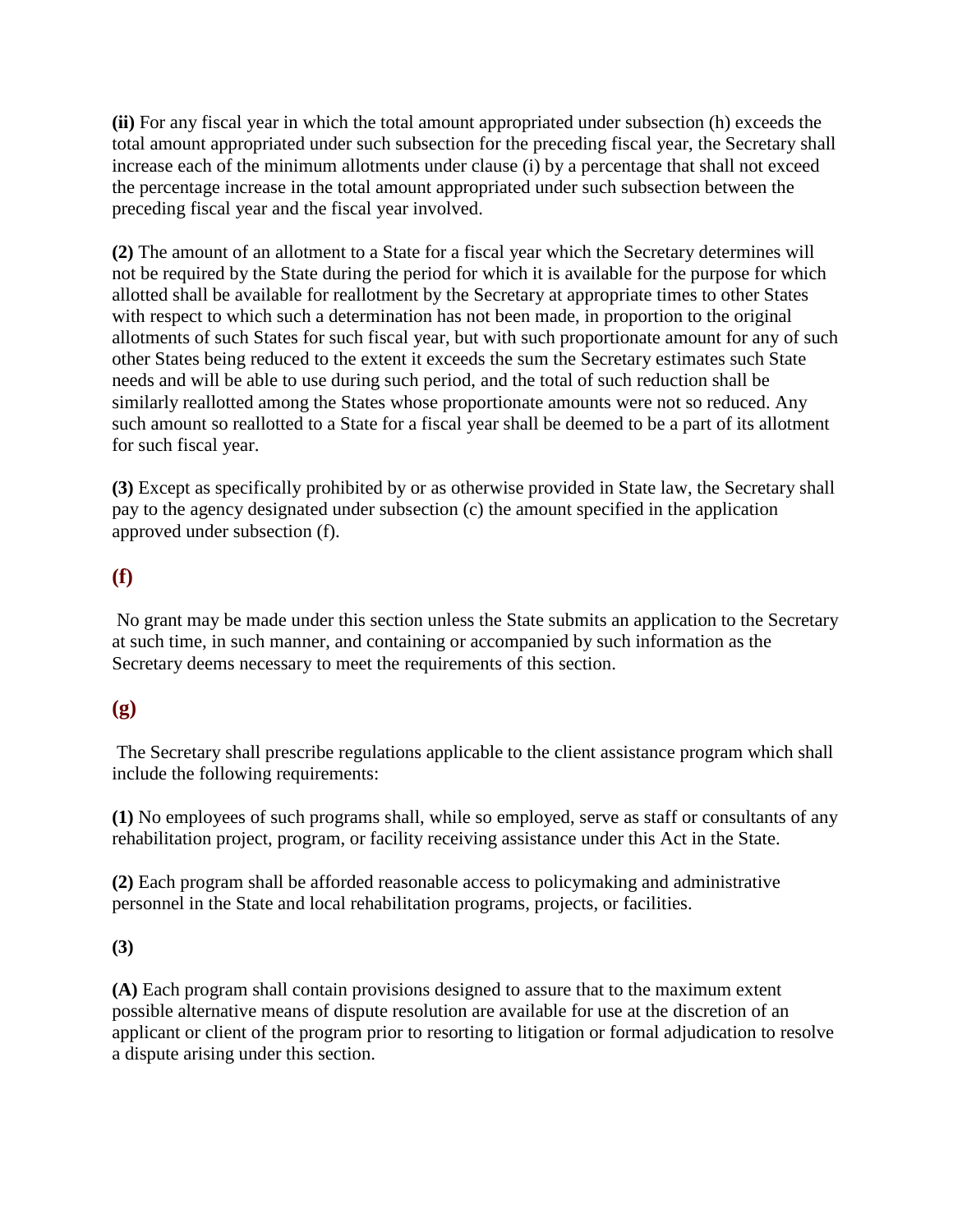**(B)** In subparagraph (A), the term `alternative means of dispute resolution' means any procedure, including good faith negotiation, conciliation, facilitation, mediation, factfinding, and arbitration, and any combination of procedures, that is used in lieu of litigation in a court or formal adjudication in an administrative forum, to resolve a dispute arising under this section.

**(4)** For purposes of any periodic audit, report, or evaluation of the performance of a client assistance program under this section, the Secretary shall not require such a program to disclose the identity of, or any other personally identifiable information related to, any individual requesting assistance under such program.

### **(h)**

There are authorized to be appropriated such sums as may be necessary for fiscal years 1999 through 2003 to carry out the provisions of this section.

# **PART C AMERICAN INDIAN VOCATIONAL REHABILITATION SERVICES**

# **Sec. 121. Vocational Rehabilitation Services Grants**

### **(a)**

The Commissioner, in accordance with the provisions of this part, may make grants to the governing bodies of Indian tribes located on Federal and State reservations (and consortia of such governing bodies) to pay 90 percent of the costs of vocational rehabilitation services for American Indians who are individuals with disabilities residing on or near such reservations. The non-Federal share of such costs may be in cash or in kind, fairly valued, and the Commissioner may waive such non-Federal share requirement in order to carry out the purposes of this Act.

#### **(b)**

**(1)** No grant may be made under this part for any fiscal year unless an application therefor has been submitted to and approved by the Commissioner. The Commissioner may not approve an application unless the application—

**(A)** is made at such time, in such manner, and contains such information as the Commissioner may require;

**(B)** contains assurances that the rehabilitation services provided under this part to American Indians who are individuals with disabilities residing on or near a reservation in a State shall be,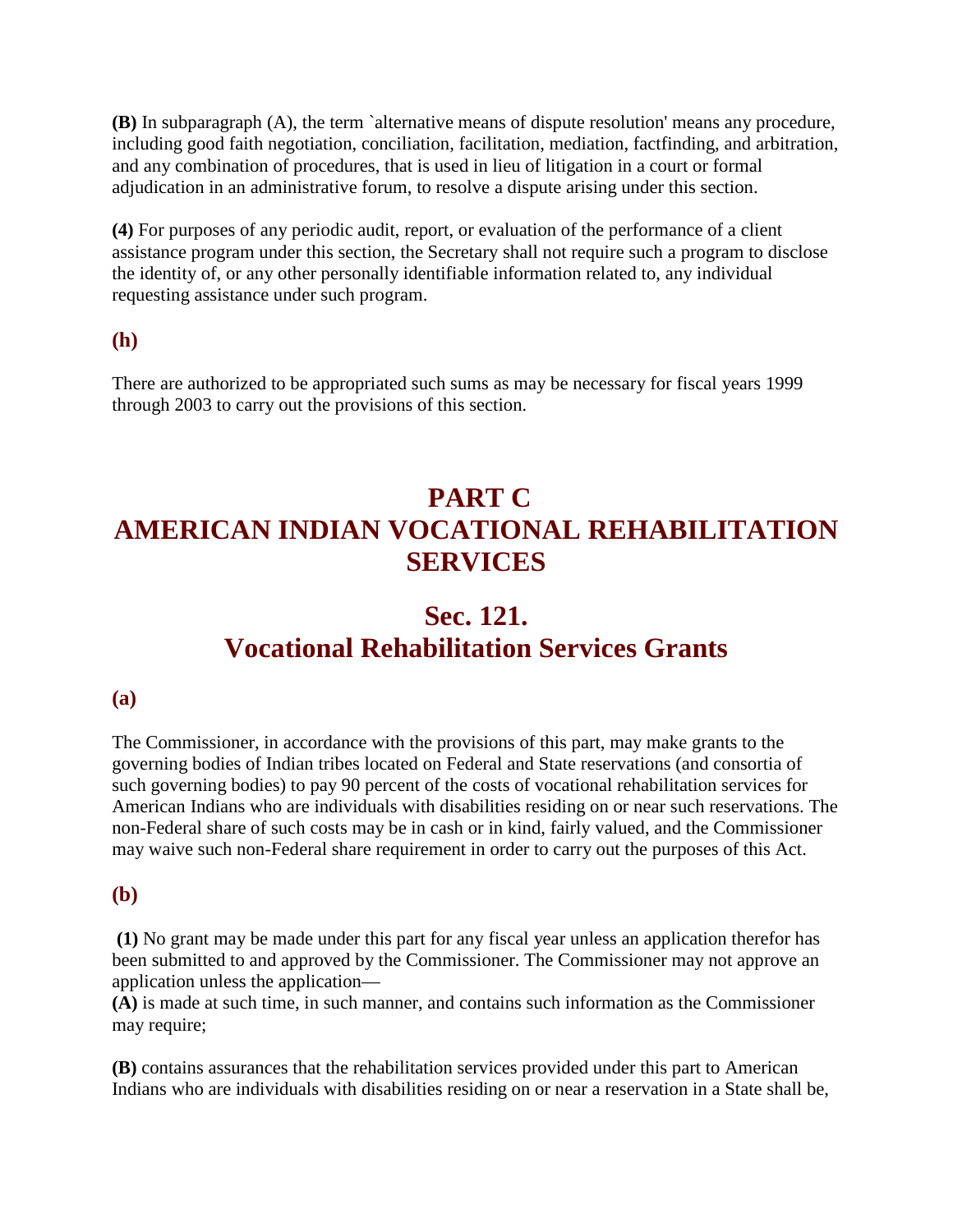to the maximum extent feasible, comparable to rehabilitation services provided under this title to other individuals with disabilities residing in the State and that, where appropriate, may include services traditionally used by Indian tribes; and

**(C)** contains assurances that the application was developed in consultation with the designated State unit of the State.

**(2)** The provisions of sections 5, 6, 7, and 102(a) of the Indian Self-Determination and Education Assistance Act shall be applicable to any application submitted under this part. For purposes of this paragraph, any reference in any such provision to the Secretary of Education or to the Secretary of the Interior shall be considered to be a reference to the Commissioner.

**(3)** Any application approved under this part shall be effective for not more than 60 months, except as determined otherwise by the Commissioner pursuant to prescribed regulations. The State shall continue to provide vocational rehabilitation services under its State plan to American Indians residing on or near a reservation whenever such State includes any such American Indians in its State population under section 110(a) (1).

**(4)** In making grants under this part, the Secretary shall give priority consideration to applications for the continuation of programs which have been funded under this part.

**(5)** Nothing in this section may be construed to authorize a separate service delivery system for Indian residents of a State who reside in non-reservation areas.

#### **(c)**

The term "reservation" includes Indian reservations, public domain Indian allotments, former Indian reservations in Oklahoma, and land held by incorporated Native groups, regional corporations, and village corporations under the provisions of the Alaska Native Claims Settlement Act.

# **PART D VOCATIONAL REHABILITATION SERVICES CLIENT INFORMATION**

# **Sec. 131. Data Sharing**

### **(a) In General**

#### **(1) Memorandum of understanding**

The Secretary of Education and the Secretary of Health and Human Services shall enter into a memorandum of understanding for the purposes of exchanging data of mutual importance